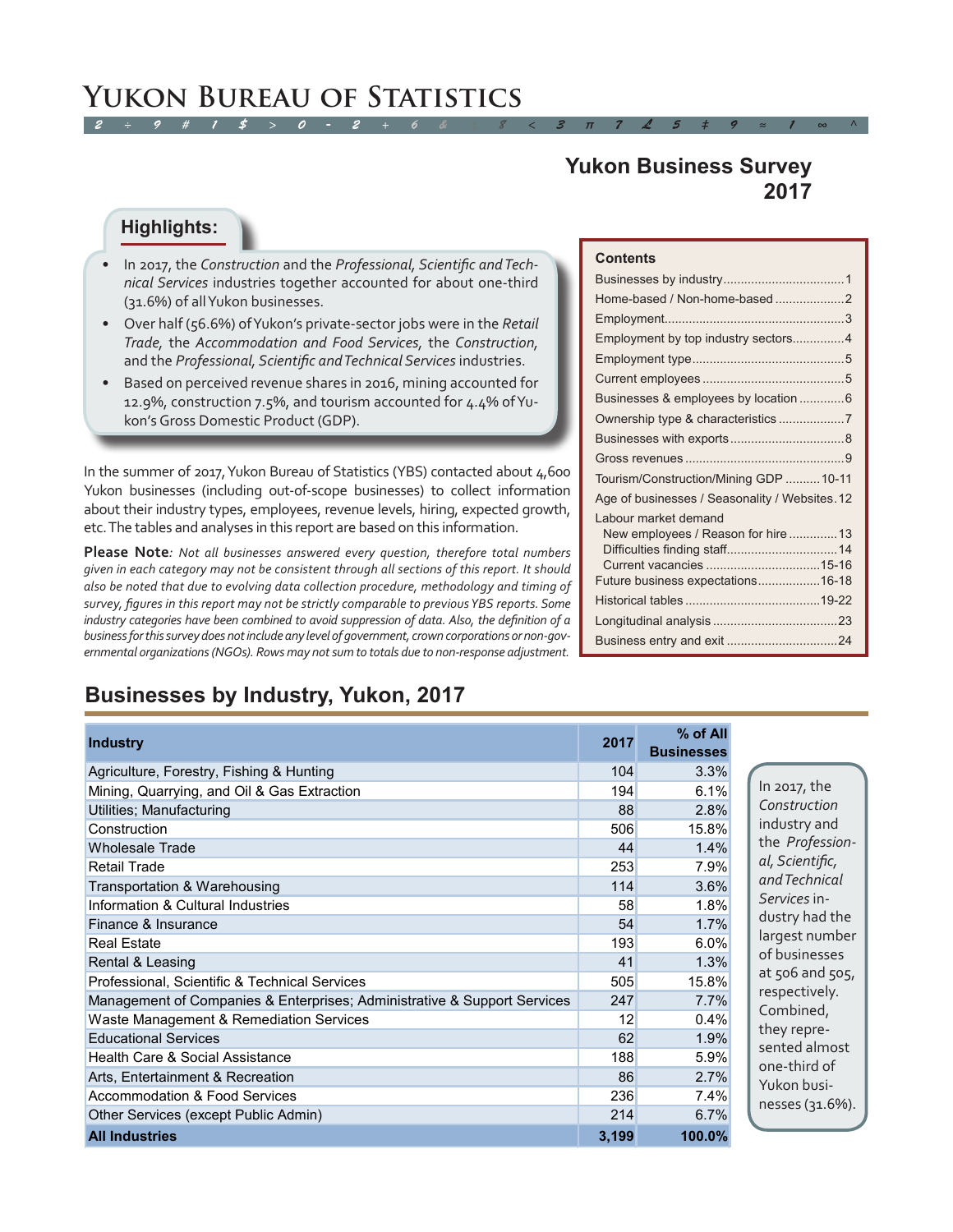# <span id="page-1-0"></span>**Home-Based and Non-Home-Based Businesses by Industry, Yukon, 2017**

| <b>Industry</b>                                                          | Home-<br>based | Non-Home-<br>based | Home-based as<br>% of Industry<br><b>Sector Total</b> |
|--------------------------------------------------------------------------|----------------|--------------------|-------------------------------------------------------|
|                                                                          |                | # of businesses    | %                                                     |
| Agriculture, Forestry, Fishing & Hunting                                 | 90             | 14                 | 86.5%                                                 |
| Mining, Quarrying, and Oil & Gas Extraction                              | 114            | 80                 | 58.8%                                                 |
| Utilities; Manufacturing                                                 | 46             | 41                 | 52.3%                                                 |
| Construction                                                             | 392            | 114                | 77.5%                                                 |
| <b>Wholesale Trade</b>                                                   | 10             | 34                 | 22.7%                                                 |
| <b>Retail Trade</b>                                                      | 79             | 174                | 31.2%                                                 |
| Transportation & Warehousing                                             | 52             | 63                 | 45.6%                                                 |
| Information & Cultural Industries                                        | 41             | 17                 | 70.7%                                                 |
| Finance & Insurance                                                      | 16             | 38                 | 29.6%                                                 |
| <b>Real Estate</b>                                                       | 118            | 75                 | 61.1%                                                 |
| Rental & Leasing                                                         | 18             | 23                 | 43.9%                                                 |
| Professional, Scientific & Technical Services                            | 383            | 122                | 75.8%                                                 |
| Management of Companies & Enterprises; Administrative & Support Services | 189            | 58                 | 76.5%                                                 |
| Waste Management & Remediation Services                                  | 6              |                    | 50.0%                                                 |
| <b>Educational Services</b>                                              | 46             | 15                 | 74.2%                                                 |
| Health Care & Social Assistance                                          | 69             | 119                | 36.7%                                                 |
| Arts, Entertainment & Recreation                                         | 69             | 17                 | 80.2%                                                 |
| <b>Accommodation &amp; Food Services</b>                                 | 93             | 143                | 39.4%                                                 |
| Other Services (except Public Admin)                                     | 112            | 102                | 52.3%                                                 |
| <b>All Industries</b>                                                    | 1,943          | 1,256              | 60.7%                                                 |

In 2017, 60.7% of all businesses were **home-based**. The *Construction* industry and the *Professional, Scientific and Technical Services* industry had the largest number of **home-based** businesses at 392 and 383, respectively. Combined, they represented 39.9% of all **home-based** businesses.

The *Retail Trade* and the *Accommodation and Food Services* industries had the largest number of **non-home-based** businesses at 174 and 143, respectively. Combined, they represented 25.2% of all **non-home-based** businesses.



**Home-Based and Non-Home-Based Businesses**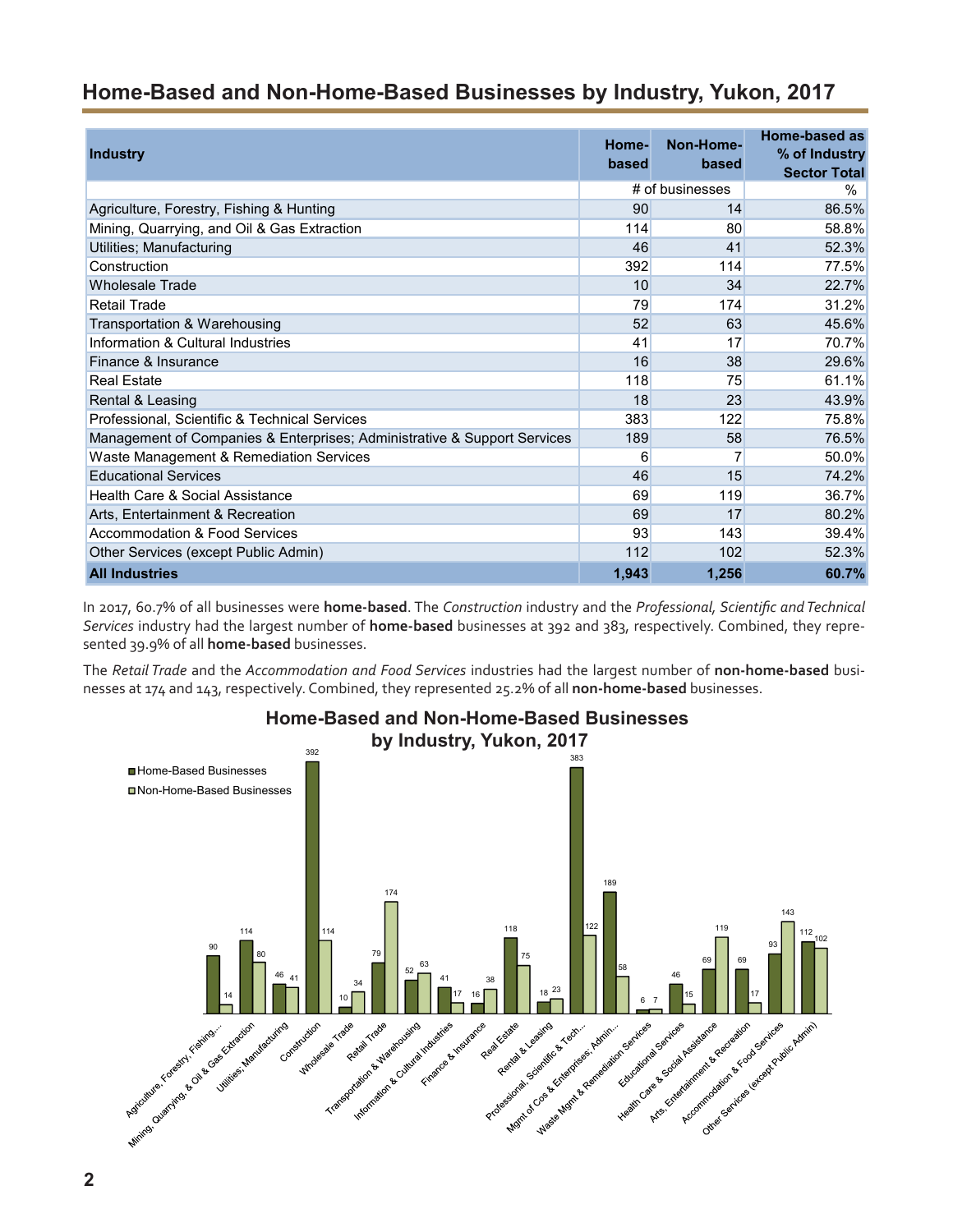# <span id="page-2-0"></span>**Employment in Home-Based/Non-Home-Based Businesses† , Yukon, 2017**

| <b>Industry</b>                                                             | Home-<br><b>Based</b> | Non-Home-<br><b>Based</b> | <b>Total</b><br>Workers* | %of All<br><b>Workers</b> |
|-----------------------------------------------------------------------------|-----------------------|---------------------------|--------------------------|---------------------------|
| Agriculture, Forestry, Fishing & Hunting                                    | 161                   | 70                        | 231                      | 1.6%                      |
| Mining, Quarrying, and Oil & Gas Extraction                                 | 212                   | 589                       | 801                      | 5.6%                      |
| Utilities; Manufacturing                                                    | 62                    | 389                       | 451                      | 3.2%                      |
| Construction                                                                | 718                   | 952                       | 1,670                    | 11.7%                     |
| <b>Wholesale Trade</b>                                                      | 11                    | 280                       | 292                      | 2.1%                      |
| <b>Retail Trade</b>                                                         | 103                   | 2,644                     | 2,747                    | 19.3%                     |
| Transportation & Warehousing                                                | 109                   | 781                       | 890                      | 6.2%                      |
| Information & Cultural Industries                                           | 44                    | 465                       | 509                      | 3.6%                      |
| Finance & Insurance                                                         | 42                    | 233                       | 275                      | 1.9%                      |
| <b>Real Estate</b>                                                          | 136                   | 201                       | 337                      | 2.4%                      |
| Rental & Leasing                                                            | 23                    | 184                       | 207                      | 1.5%                      |
| Professional, Scientific & Technical Services                               | 492                   | 639                       | 1,131                    | 7.9%                      |
| Management of Companies & Enterprises;<br>Administrative & Support Services | 352                   | 305                       | 656                      | 4.6%                      |
| Waste Management & Remediation Services                                     | 8                     | 61                        | 68                       | 0.5%                      |
| <b>Educational Services</b>                                                 | 50                    | 83                        | 132                      | 0.9%                      |
| Health Care & Social Assistance                                             | 73                    | 492                       | 565                      | 4.0%                      |
| Arts, Entertainment & Recreation                                            | 95                    | 136                       | 230                      | 1.6%                      |
| <b>Accommodation &amp; Food Services</b>                                    | 225                   | 2,291                     | 2,516                    | 17.7%                     |
| Other Services (except Public Admin)                                        | 153                   | 379                       | 532                      | 3.7%                      |
| <b>All Industries</b>                                                       | 3,067                 | 11,174                    | 14,241                   | 100.0%                    |

With 2,747 workers (employees and business owners actively working in their business), the *Retail Trade* industry was the largest employer in the private-sector in 2017, followed by *Accommodation and Food Services* (2,516), *Construction* (1,670), and *Professional, Scientific and Technical Services* (1,131). These four industries together comprised 56.6% of all private-sector employment.

*\* Because some employees hold more than one job, multiple job holders will be counted more than once in 'Total Workers'. In addition, this total also includes any owners who actively work in their businesses.*

*Construction* was the largest employer for **home-based** business workers at 718, accounting for 23.4% of all home-based business workers.

*Retail Trade* was the largest employer for **non-home-based** business with 2,644 workers (23.7%), followed by *Accommodation and Food Services* with 2,291 workers (20.5%).

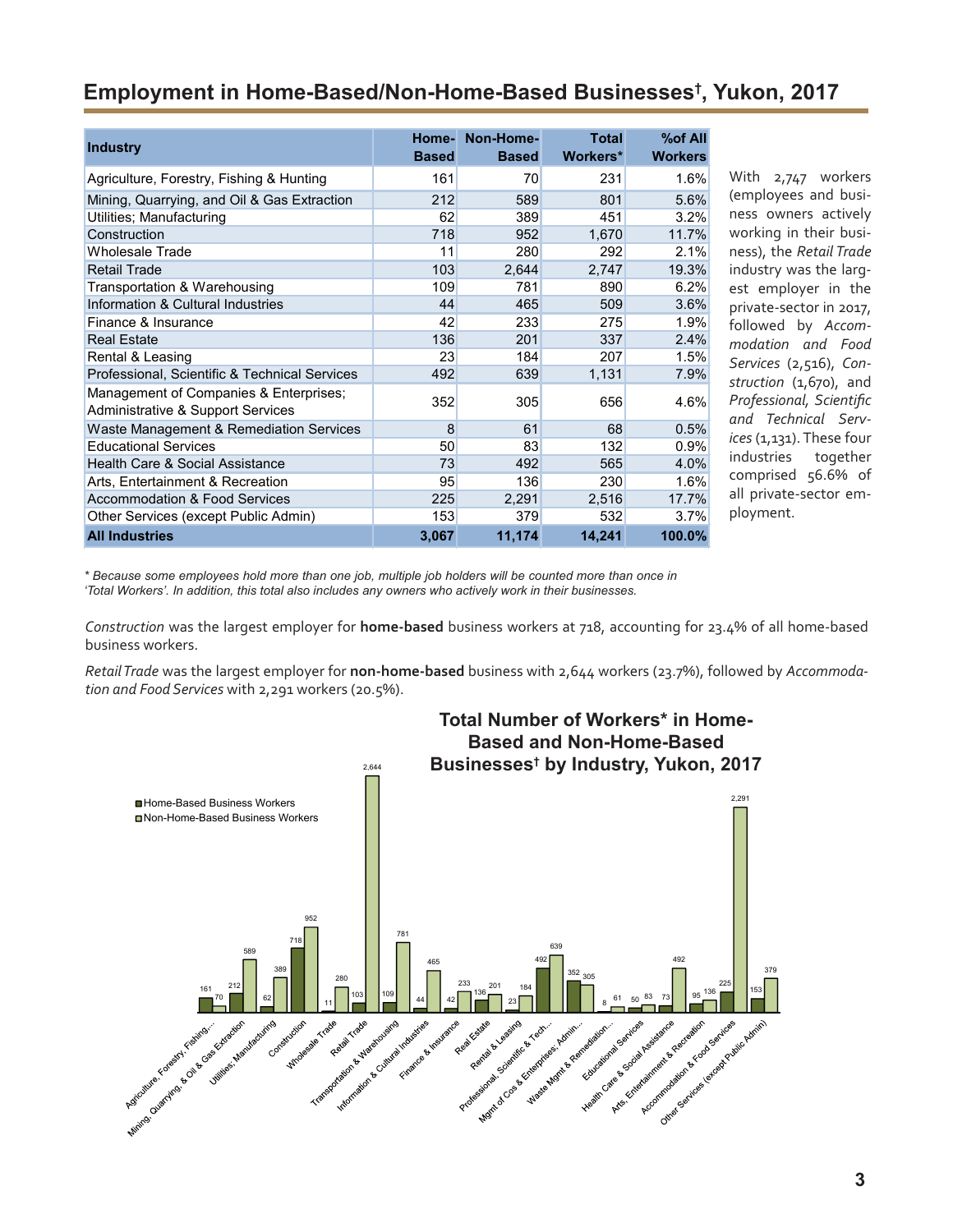# <span id="page-3-0"></span>**Businesses† and Employment by Selected Industry, Yukon, 2017**

The following tables further break down the three industries in 2017 with the most workers (employees and business owners actively working in their business).

#### **Retail Trade**

In the *Retail Trade* industry, 253 businesses employed a total of 2,747 workers. The largest industry group, in terms of employment, was *Grocery Stores*, which had 20 businesses (7.9%) employing 940 workers (34.2%).

The second-largest industry group was *Department Stores*, which had 3 stores employing 303 workers (11.0%). The third largest industry group was *Gasoline Stations*, where 250 workers (9.1%) were employed by 23 businesses (9.1%).

| <b>Retail Trade Industry Groups</b>                 | # of Businesses | # of Workers |
|-----------------------------------------------------|-----------------|--------------|
| Grocery Stores                                      | 20              | 940          |
| <b>Department Stores</b>                            | 3               | 303          |
| <b>Gasoline Stations</b>                            | 23              | 250          |
| <b>Building Material and Supplies Dealers</b>       | 10              | 183          |
| <b>Automobile Dealers</b>                           | 7               | 151          |
| Automotive Parts, Accessories and Tire Stores       | 9               | 128          |
| Other Miscellaneous Store Retailers                 | 37              | 115          |
| Office Supplies, Stationery and Gift Stores         | 15              | 103          |
| Sporting Goods, Hobby and Musical Instrument Stores | 20              | 86           |
| <b>Clothing Stores</b>                              | 18              | 81           |
| <b>Health and Personal Care Stores</b>              | 9               | 66           |
| Direct Selling Establishments                       | 26              | 51           |
| Other General Merchandise Stores                    | 8               | 39           |
| Lawn and Garden Equipment and Supplies Stores       | 5               | 31           |
| <b>Other Motor Vehicle Dealers</b>                  | 3               | 30           |
| <b>Specialty Food Stores</b>                        | 12              | 28           |
| Jewellery, Luggage and Leather Goods Stores         | 7               | 28           |
| Other Retail Trade Industry Groups                  | 21              | 134          |
| <b>Total Retail Trade</b>                           | 253             | 2,747        |

### **Accommodation and Food Services**



| <b>Accommodation and Food</b><br><b>Services Industry Groups</b>     | # of Businesses | # of Workers |
|----------------------------------------------------------------------|-----------------|--------------|
| <b>Full-Service Restaurants and</b><br>Limited-Service Eating Places | 80              | 1,192        |
| <b>Traveller Accommodation</b>                                       | 78              | 898          |
| Recreational Vehicle (RV) Parks<br>and Recreational Camps            | 38              | 258          |
| <b>Special Food Services</b>                                         | 26              | 99           |
| <b>Drinking Places</b><br>(Alcoholic Beverages)                      | 9               | 60           |
| Rooming and Boarding Houses                                          | 5               | 9            |
| <b>Total Accommodation and Food</b><br><b>Services</b>               | 236             | 2.516        |

In the *Accommodation and Food Services* industry, there were 236 businesses employing 2,516 workers. The largest industry group, in terms of number of employees, was *Full-Service Restaurants and Limited Service Eating Places* with 47.4% of workers and 33.9% of businesses.

## **Construction**

| <b>Construction Industry Subsectors</b>  | # of Businesses # of Workers |       |
|------------------------------------------|------------------------------|-------|
| Specialty Trade Contractors              | 290                          | 831   |
| <b>Construction of Buildings</b>         | 189                          | 558   |
| Heavy and Civil Engineering Construction | 28                           | 281   |
| <b>Total Construction</b>                | 506                          | 1,670 |

In the *Construction* industry, 506 businesses employed a total of 1,670 workers. The industry group with the largest number of workers was *Specialty Trade Contractors*, which had 831 workers (49.8%) employed by 290 businesses (57.3%).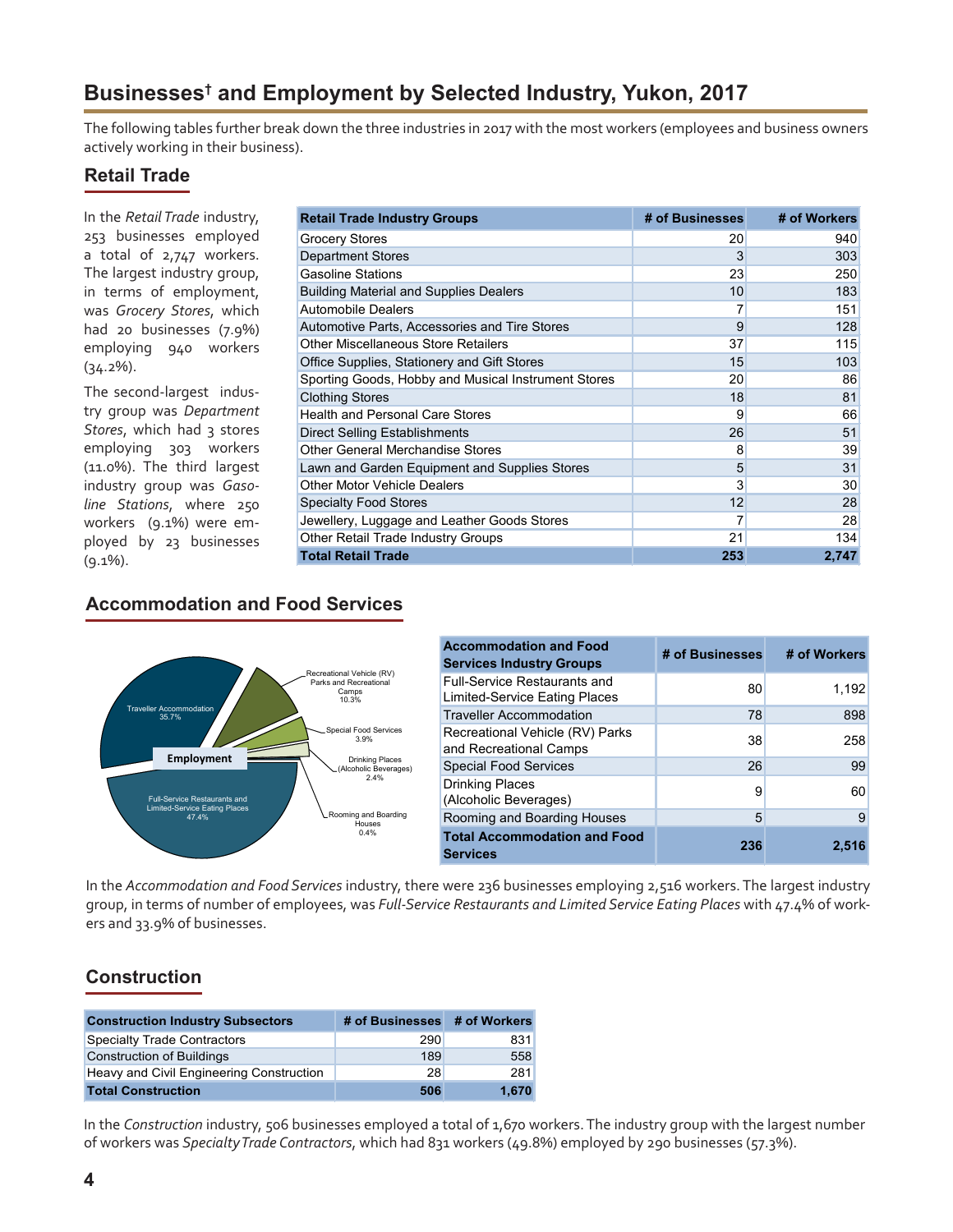# <span id="page-4-0"></span>**Type of Employment by Industry, Yukon, 2017**

At the time of the 2017 survey, Yukon businesses<sup>t</sup> reported a total of 14,241 workers. Amongst the industries, Wholesale *Trade* had the highest proportion of full-time employees at 75.3%. *Retail Trade* had the highest proportion of part-time employees (39.1%), while *Arts, Entertainment and Recreation* had the highest proportion of casual/temporary employees (18.7%). The highest proportion of owner-workers was in *Real Estate* at 62.6%*.* 



# **Type of Current Employees, Yukon, 2017**

Slightly over one-third (36.2%) of all businesses**†** reported they had employees working for them at the time of the survey. These businesses had a total of 10,635 employees, **not** including 3,606 owners working in their businesses. Of the total employees, 7,159 full-time employees, 2,835 part-time and 641 casual or temporary employees were working at the time of the survey.



*"Does this business have any employees currently working in Yukon?"*



About two-thirds (64.2%) of **non-home-based** businesses had employees working at the time of the survey, while only 17.3% of **home-based** businesses had employees.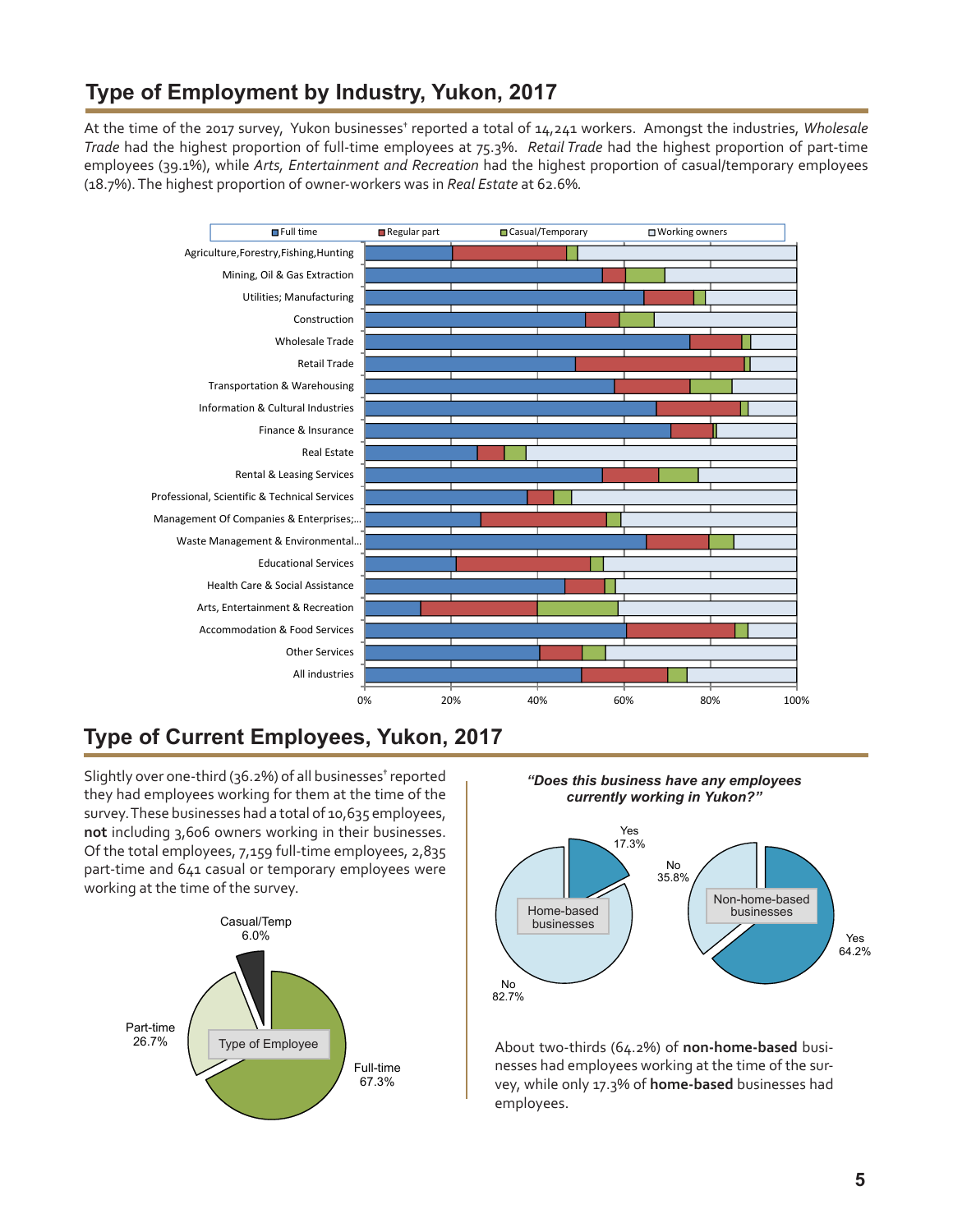<span id="page-5-0"></span>The survey did not ask respondents any information on headquarters or main office location. However, respondents provided their street (mailing) address as their location for contact. While most businesses are likely to have their main activities located at the address they provided, some businesses may have a different main activity location. The following analysis of location was conducted assuming that businesses conducted their main activity from the contact location. For example, a mining company with the head office in Whitehorse would be considered located in Whitehorse, although their main business activity could be located somewhere in rural Yukon. Also, national and multi-national companies withYukon offices were assigned to the location of theirYukon offices.

Whitehorse was the contact office address for the majority of businesses in 2017. Whitehorse businesses accounted for over three quarters (78.1%) of all businesses surveyed and 81.3% of workers.

The majority of the remaining businesses were also located within Yukon. However, 24 businesses (with a total of 93 workers) had business activities in Yukon in 2017, but their contact office addresses were located outside of the territory.

#### **Number of Workers in Yukon, 2017 (***for businesses with office address outside of Yukon***)**



| <b>Office Address of</b><br><b>Business</b> | # of<br><b>Businesses</b> | # of<br>Workers <sup>t</sup> |
|---------------------------------------------|---------------------------|------------------------------|
| Whitehorse                                  | 2,391                     | 11,577                       |
| Dawson City                                 | 261                       | 1,404                        |
| <b>Watson Lake</b>                          | 84                        | 333                          |
| Haines Junction                             | 79                        | 232                          |
| Carcross                                    | 29                        | 101                          |
| Mayo                                        | 34                        | 99                           |
| Teslin                                      | 26                        | 98                           |
| Marsh Lake                                  | 41                        | 52                           |
| Carmacks                                    | 15                        | 47                           |
| Faro                                        | 16                        | 37                           |
| <b>Beaver Creek</b>                         | 6                         | 28                           |
| <b>Pelly Crossing</b>                       | 7                         | 28                           |
| Ross River                                  | 10                        | 26                           |
| Tagish                                      | 16                        | 25                           |
| Burwash Landing                             | 9                         | 20                           |
| Old Crow                                    | 3                         | 9                            |
| <b>Destruction Bay</b>                      | 4                         | 8                            |
| Keno                                        | 3                         | 3                            |
| Other Yukon                                 | 5                         | 20                           |
| <b>Yukon Total</b>                          | 3,039                     | 14,148                       |
| <b>British Columbia</b>                     | 15                        | 74                           |
| Alberta                                     | 6                         | 5                            |
| Quebec                                      | $\overline{1}$            | 1                            |
| <b>Canada Total</b>                         | 3,061                     | 14,228                       |
| U.S.A.                                      | $\overline{2}$            | 13                           |
| <b>Grand Total</b>                          | 3,063                     | 14,241                       |

#### **Top 4 Employers by Industry for Businesses with Office Address Located Outside Yukon (but within Canada), 2017**

| <b>Industry</b>                               | # of Businesses | # of Workers    |
|-----------------------------------------------|-----------------|-----------------|
| <b>Construction</b>                           |                 | 33 <sup>1</sup> |
| Accommodation & Food Services                 |                 | 33              |
| Professional, Scientific & Technical Services | 5               |                 |
| <b>Real Estate</b>                            |                 |                 |

A closer examination of the industry of businesses operating in Yukon from other parts of Canada in 2017, shows that *Construction* and *Accommodation and Food Services* had the largest labour market impact (the most workers). Combined, they represented 82.5% of all employment from businesses with contact office addresses not inYukon but elsewhere in Canada.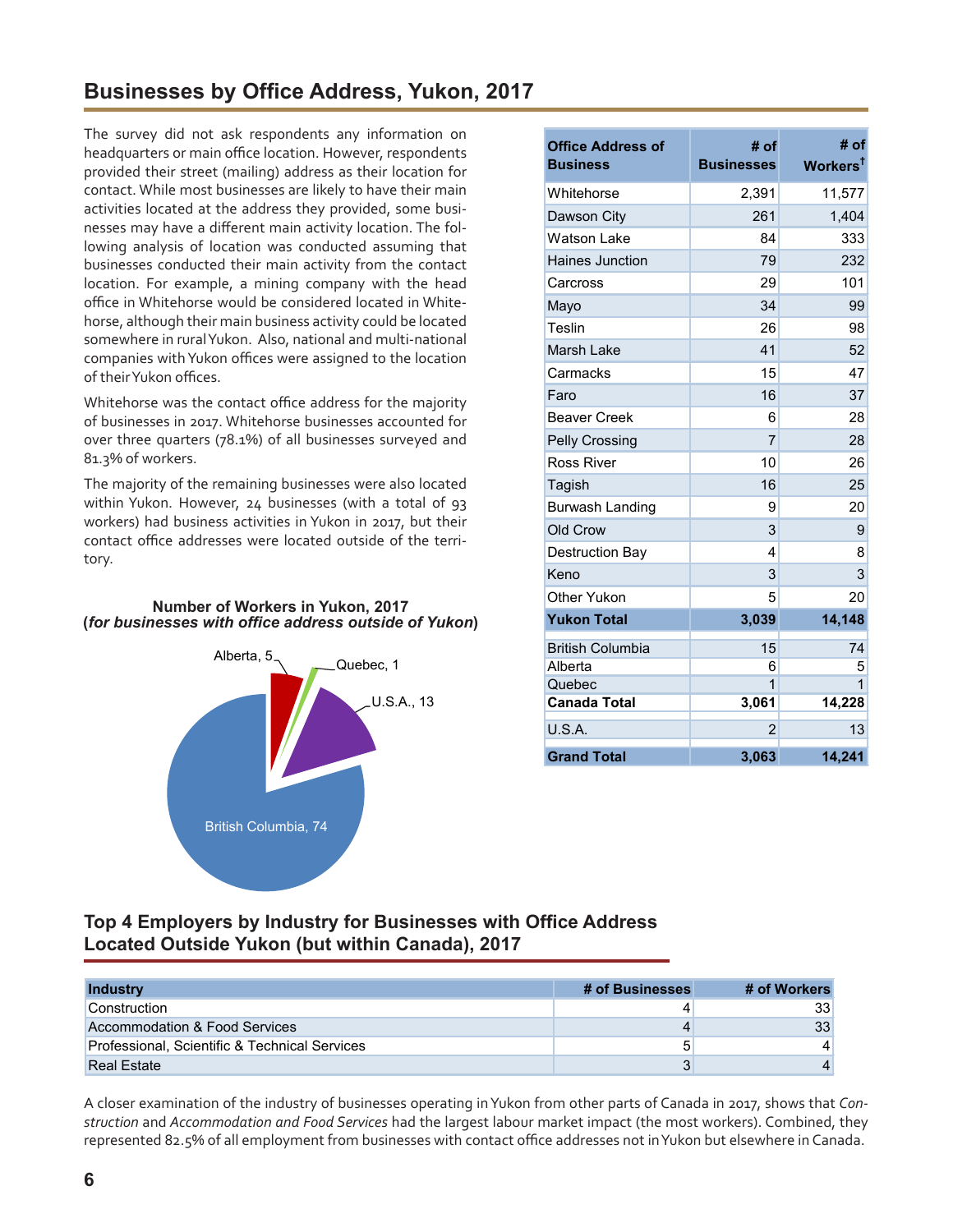## <span id="page-6-0"></span>**Ownership Type**

| <b>Type of Business Ownership</b>   | # of Businesses |
|-------------------------------------|-----------------|
| Sole Proprietorship                 | 1,602           |
| Partnership (2 or more owners)      | 212             |
| Corporation                         | 1,311           |
| Owned by a Yukon First Nation       | 11              |
| Owned by Yukon FN Development Corp. | 28              |
| <b>Other Arrangement</b>            | 29              |
| Don't know                          | 6               |
| <b>All Types of Ownership</b>       |                 |

Sole proprietorships accounted for 50.1% of Yukon businesses in 2017. Corporations accounted for 41.0% of the businesses and partnerships made up 6.6%. Businesses owned by a Yukon First Nation or a Yukon First Nation Development Corporation, collectively accounted for about 1.2% of Yukon businesses.

## **Sole Proprietorship and Partnership Businesses by Owner's Gender**



Of the businesses reporting owner's gender, males represented 58.7% of business ownership in sole proprietorships and 53.1% in partnerships. Females accounted for 41.3% of business ownership in sole proprietorships and 46.9% in partnerships.

#### Sole Proprietorship 50.1% Partnership 6.6% Corporation 41.0% Yukon First Nation 0.3% Yukon First Nation Development Corp.<br>- 0.9% Other Arrangement 0.9% Don't know 0.2%

## **First Nation Owners**

Of the Yukon sole proprietor and partnership businesses, 6.1% of owners were identified as a citizen of a Yukon First Nation. Champagne and Aishihik First Nation had the highest number of business owners (19) followed by: Tr'ondëk Hwëch'in First Nation (18); Kluane First Nation (13); and Teslin Tlingit Council (13).

*First Nation citizenship is identified by the survey respondent.*

| <b>Business Owner</b>                   | # of Sole<br><b>Proprietors</b><br>and Partners |
|-----------------------------------------|-------------------------------------------------|
| <b>Citizen of a Yukon First Nation?</b> |                                                 |
| No                                      | 1,906                                           |
| Yes                                     | 124                                             |
|                                         |                                                 |
| <b>Which Yukon First Nation?</b>        |                                                 |
| Champagne and Aishihik First Nation     | 19                                              |
| Tr'ondëk Hwëch'in First Nation          | 18                                              |
| <b>Kluane First Nation</b>              | 13                                              |
| <b>Teslin Tlingit Council</b>           | 13                                              |
| <b>Carcross Tagish First Nation</b>     | 11                                              |
| <b>Kwanlin Dun First Nation</b>         | 10                                              |
| Ta'an Kwach'an Council                  | 8                                               |
| Nacho Nyak Dun First Nation             | 7                                               |
| Little Salmon Carmacks First Nation     | 5                                               |
| <b>Selkirk First Nation</b>             | 4                                               |
| <b>Liard First Nation</b>               | 3                                               |
| <b>Vuntut Gwitchin First Nation</b>     | 3                                               |
| Ross River Dena Council                 | $\overline{2}$                                  |
| <b>White River First Nation</b>         | $\overline{2}$                                  |
| Don't know                              | 3                                               |

#### **Type of Ownership**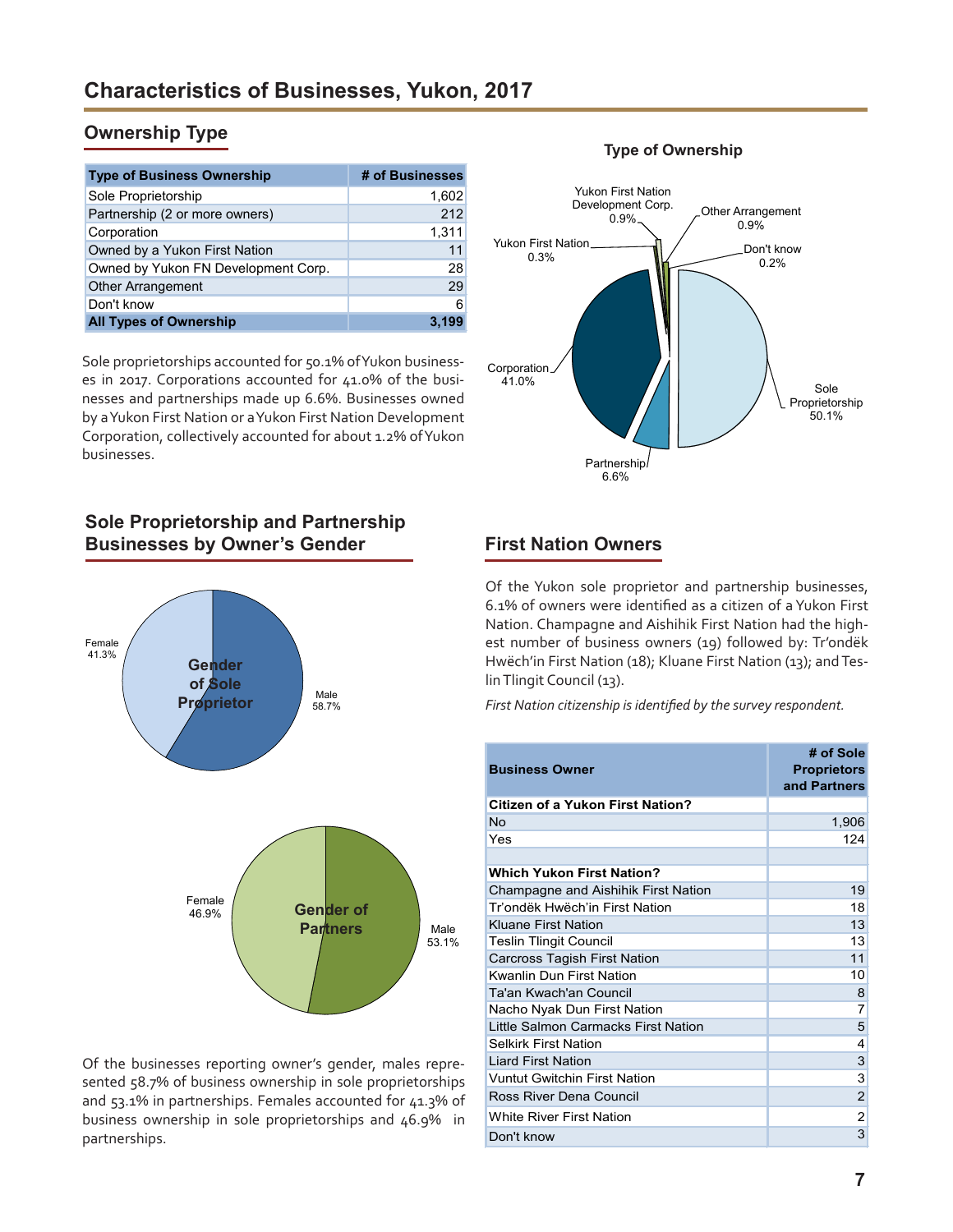# <span id="page-7-0"></span>**Businesses With Exports, Yukon, 2017**

In 2017, 342 businesses (10.7%) reported exporting products or services from Yukon at the time of the survey. Businesses in the *Professional, Scientific and Technical Services* industry accounted for just over one-quarter (27.2%) of all businesses that reported exports. *Wholesale Trade* had the highest proportion of exporters at 38.6% (17 of 44 businesses).

| <b>Industry</b>                                                                    | <b>Business Does</b> | <b>Business Does</b>      | % of Industry |
|------------------------------------------------------------------------------------|----------------------|---------------------------|---------------|
|                                                                                    | <b>Export</b>        | <b>Not Export</b>         | that Exports  |
|                                                                                    |                      | # of Businesses --------- | $\%$          |
| Agriculture, Forestry, Fishing & Hunting                                           | 24                   | 80                        | 23.1%         |
| Mining, Quarrying, and Oil & Gas Extraction                                        | 15                   | 175                       | 7.9%          |
| Utilities; Manufacturing                                                           | 18                   | 70                        | 20.5%         |
| Construction                                                                       | 23                   | 482                       | 4.6%          |
| <b>Wholesale Trade</b>                                                             | 17                   | 27                        | 38.6%         |
| <b>Retail Trade</b>                                                                | 23                   | 229                       | 9.1%          |
| Transportation & Warehousing                                                       | 21                   | 94                        | 18.3%         |
| Information & Cultural Industries                                                  | 16                   | 39                        | 29.1%         |
| Finance & Insurance                                                                | 6                    | 48                        | 11.1%         |
| <b>Real Estate</b>                                                                 | 9                    | 184                       | 4.7%          |
| Rental & Leasing                                                                   | 1                    | 40                        | 2.4%          |
| Professional, Scientific & Technical Services                                      | 93                   | 409                       | 18.5%         |
| Management of Companies & Enterprises; Administrative &<br><b>Support Services</b> | 21                   | 225                       | 8.5%          |
| Waste Management & Remediation Services                                            | $\overline{c}$       | 10                        | 16.7%         |
| <b>Educational Services</b>                                                        | 9                    | 52                        | 14.8%         |
| Health Care & Social Assistance                                                    | 3                    | 185                       | 1.6%          |
| Arts, Entertainment & Recreation                                                   | 21                   | 65                        | 24.4%         |
| <b>Accommodation &amp; Food Services</b>                                           | $\overline{7}$       | 229                       | 3.0%          |
| Other Services (except Public Admin)                                               | 15                   | 198                       | $7.0\%$       |
| <b>All Industries</b>                                                              | 342                  | 2,840                     | 10.7%         |

British Columbia was the number one Canadian export destination\* for 180 businesses that reported exports in 2017 and Northwest Territories was the number two export destination (71 businesses). United States was a main export market for 82 businesses, of which 41 reported exports to Alaska. There were 39 businesses that exported mainly to other international destinations (not including the United States). A wide range of products and services were exported including: consulting services; film and photography; artwork/carvings; legal services; construction services and supplies; fur, accounting/tax prep; gold, etc.



*\*Businesses were asked for their top 3 export markets*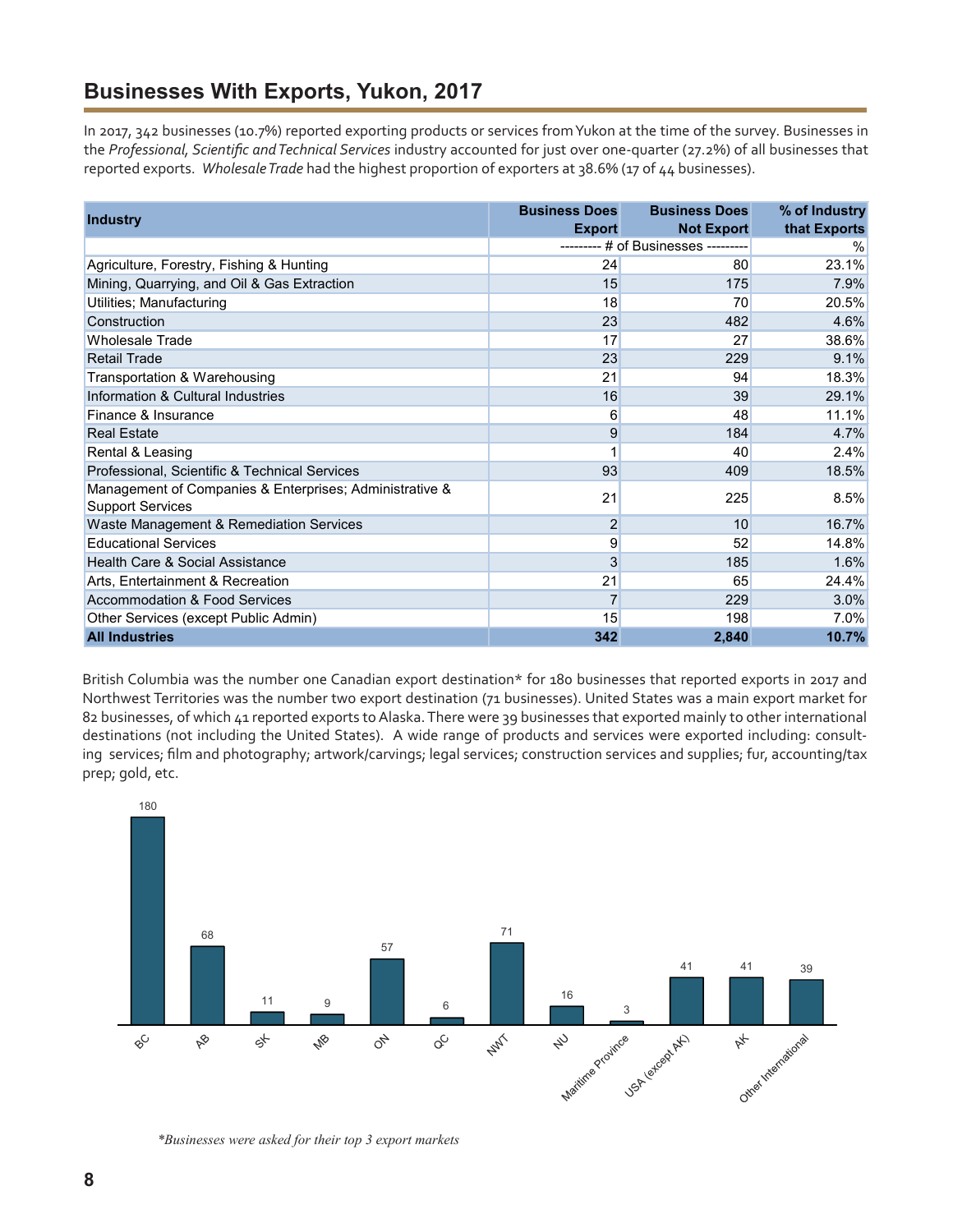# <span id="page-8-0"></span>**Gross Revenues, Yukon, 2016**

| "Which of the following broad ranges best                                   |                           | $$50,000 -$               | $$100.000 -$              | $$500,000 -$   | \$1M or                        |                |                  | Average        |
|-----------------------------------------------------------------------------|---------------------------|---------------------------|---------------------------|----------------|--------------------------------|----------------|------------------|----------------|
| describes gross revenues in 2016?"                                          | $<$ \$50,000              | \$99,999                  | \$499,999                 | \$999,999      | more                           | \$1M-\$5M      | > \$5M           | <b>Revenue</b> |
|                                                                             |                           |                           |                           |                | # of businesses -------------- |                |                  | $($ \$)        |
| Agriculture, Forestry, Fishing & Hunting                                    | 69                        | 9                         | 14                        | X              | X                              | x              | $\Omega$         | \$125,476      |
| Mining, Quarrying, and Oil & Gas Extraction                                 | 77                        | 24                        | 45                        | 8              | 22                             | 18             | $\mathsf{x}$     | \$485,489      |
| Utilities; Manufacturing                                                    | 38                        | 9                         | 20                        | X              | 8                              | 8              | $\overline{0}$   | \$468,750      |
| Construction                                                                | 171                       | 96                        | 122                       | 41             | 43                             | 32             | $6 \overline{6}$ | \$485,211      |
| <b>Wholesale Trade</b>                                                      | 8                         | x                         | X                         | 6              | 23                             | 14             | X                | \$352,303      |
| <b>Retail Trade</b>                                                         | 77                        | 19                        | 47                        | 19             | 62                             | 35             | 16               | \$3,214,844    |
| Transportation & Warehousing                                                | 28                        | 17                        | 29                        | 6              | 19                             | 13             | x                | \$2,029,089    |
| Information & Cultural Industries                                           | 32                        |                           | 9                         | $\mathbf 0$    | X                              | $\mathsf{x}$   | x                | \$1,224,118    |
| Finance & Insurance                                                         | 13                        | x                         | 14                        | X              | 9                              | x              | $\overline{0}$   | \$1,733,854    |
| <b>Real Estate</b>                                                          | 92                        | 23                        | 37                        | 12             | $\overline{7}$                 | $\overline{7}$ | $\Omega$         | \$497,561      |
| Rental & Leasing                                                            | 9                         | 10                        | 6                         | X              | $\overline{7}$                 | x              | x                | \$372,087      |
| Professional, Scientific, & Technical Services                              | 252                       | 85                        | 106                       | 14             | 13                             | 11             | $\overline{0}$   | \$168,750      |
| Management of Companies & Enterprises;<br>Administrative & Support Services | 120                       | 48                        | 45                        | 6              | 8                              | 6              | X                | \$1,015,000    |
| Waste Mgmnt & Remediation Services                                          | $\boldsymbol{\mathsf{x}}$ | $\boldsymbol{\mathsf{x}}$ | $\boldsymbol{\mathsf{x}}$ | $\mathsf{x}$   | $\mathbf 0$                    | $\Omega$       | $\Omega$         | \$130,986      |
| <b>Educational Services</b>                                                 | 44                        | 8                         | 6                         | x              | 0                              | 0              | $\Omega$         | \$83,796       |
| Health Care & Social Assistance                                             | 64                        | 32                        | 57                        | $\overline{7}$ | $\overline{7}$                 | 6              | $\overline{0}$   | \$209,626      |
| Arts. Entertainment & Recreation                                            | 55                        | 11                        | 10                        | X              | X                              | x              | $\Omega$         | \$116,210      |
| Accommodation & Food Services                                               | 69                        | 27                        | 58                        | 32             | 25                             | 20             | x                | \$595,498      |
| Other Services (except Public Admin)                                        | 97                        | 34                        | 43                        | 14             | X                              | x              | $\mathsf{x}$     | \$204,337      |
| <b>All Industries</b>                                                       | 1.317                     | 467                       | 670                       | 184            | 261                            | 187            | 41               | \$540,412      |

Of the responding Yukon businesses (9.4% of businesses did not respond to this question), 45.4% reported gross revenues below \$50,000 in 2016. The vast majority of businesses (83.0%) in this revenue range were **home-based** businesses. Of Yukon businesses that reported gross revenues of more than \$50,000 in 2016, 54.1% were **non-home-based** businesses.

Of the responding businesses, 261, or 9.0%, reported revenues of one million dollars or more in 2016. Of them, 31 businesses did not provide additional information on their revenues to the nearest million.

The *Professional, Scientific, and Technical Services* industry had the most businesses (252) with revenues under \$50,000 revenue in 2016. The *Retail Trade* industry had the highest number of businesses (62) reporting revenues of \$1.0 million or more. The *Construction* industry was second-highest with 43 businesses with revenues of \$1.0 million or more.



#### **Number of Yukon Businesses by Gross Revenue, 2016**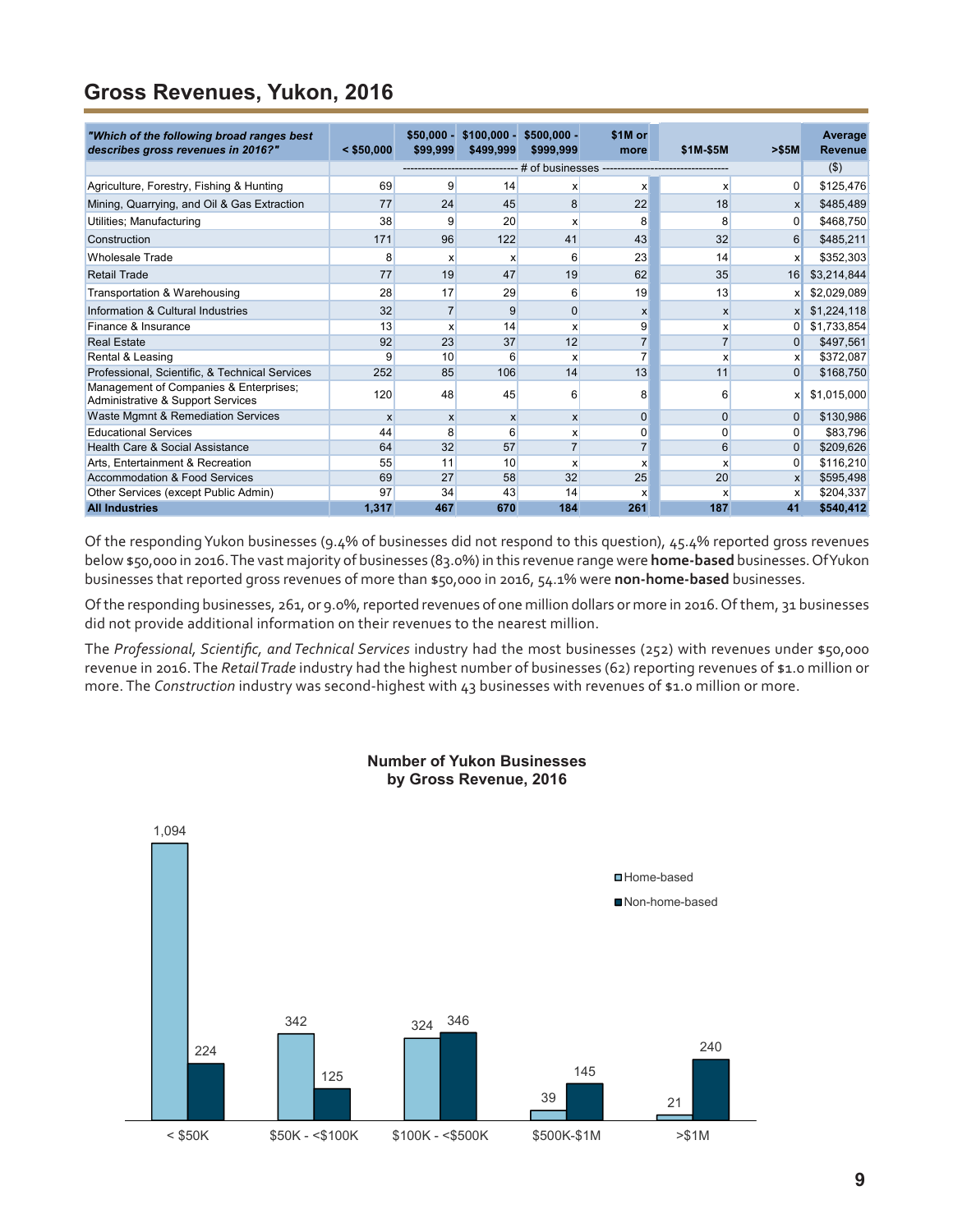# <span id="page-9-0"></span>**GDP Attributable to Tourism, Construction and Mining, Yukon 2016**

*To estimate the impact of tourism, construction and mining on Yukon's Gross Domestic Product (GDP), businesses were asked to approximate the percentage of 2016 gross revenues derived from activities relating to these three sectors (see the note below).*

#### **Revenue and GDP Attributable to Tourism**

Yukon businesses attributed \$262.9 million of their gross revenue in 2016 to tourism. The industry with the highest reported tourism-related gross revenue was *Retail Trade.* Of the total gross revenue (\$751.1 million) of *Retail Trade*, \$90.0 million, or 12.0%, was reported to be from tourism. The industry with the second-highest reported tourism-related gross revenue was *Accommodation and Food Services.* The total gross revenue of *Accommodation and Food Services* in 2016 was \$108.2 million, of which \$69.8 million, or 64.5%, was attributed to tourism.

Based on the perceived revenues from tourism reported by Yukon businesses, the total GDP attributable to tourism was \$117.2 million in 2016. The industry with the largest contribution to tourism GDP was *Accommodation and Food Services* at \$37.9 million, followed by *Transportation and Warehousing* at \$18.3 million. The GDP attributable to tourism accounted for 4.4% of Statistics Canada's estimate of Yukon's total GDP in 2016.



#### **Note on the Methodology Used to Calculate GDP Attributable to Tourism, Construction and Mining**

Businesses were placed in industry categories according to the most important business activity as reported by the respondents. However, this may not necessarily correspond to the activity which generated the most revenue for those businesses. The concept of revenue attributable to 'construction' or 'mining' appears relatively less clear than the concept of revenue attributable to 'tourism'. Hence, the likelihood of bias due to respondents' confusion may be greater in the former than in the latter. It was assumed that all reported revenues by businesses belonging to the *Construction* and the *Mining, Quarrying, and Oil and Gas Extraction* industries as per the North American Industry Classification System (NAICS), were solely attributed to construction and mining, respectively.

The contribution of tourism, construction, and mining to Yukon GDP was calculated by multiplying the perceived revenues within each industry category with the ratio of the current dollar GDP for the industry category to the gross output of the same industry category derived from Statistics Canada's data. For the *Retail Trade* and the *Wholesale* industries, Statistics Canada's gross revenue figures were used instead of gross output. For the *Real Estate and Rental and Leasing* industry, Statistics Canada's GDP estimate for owner-occupied housing was excluded from the computations, since this category was not included in the survey. Estimates of the proportion of Yukon GDP attributed to tourism, construction, and mining does not include the amount of GDP generated within the public sector.

Note that these statistics represent *perceived* Yukon GDP attributed to tourism, construction, and mining since the computations are entirely dependent on the respondents' perception of the percentage of their revenues attributed to each of these industry sectors. Reporting of this perceived value by businesses was based on their 'best guess' which may have led to a high variance in the data.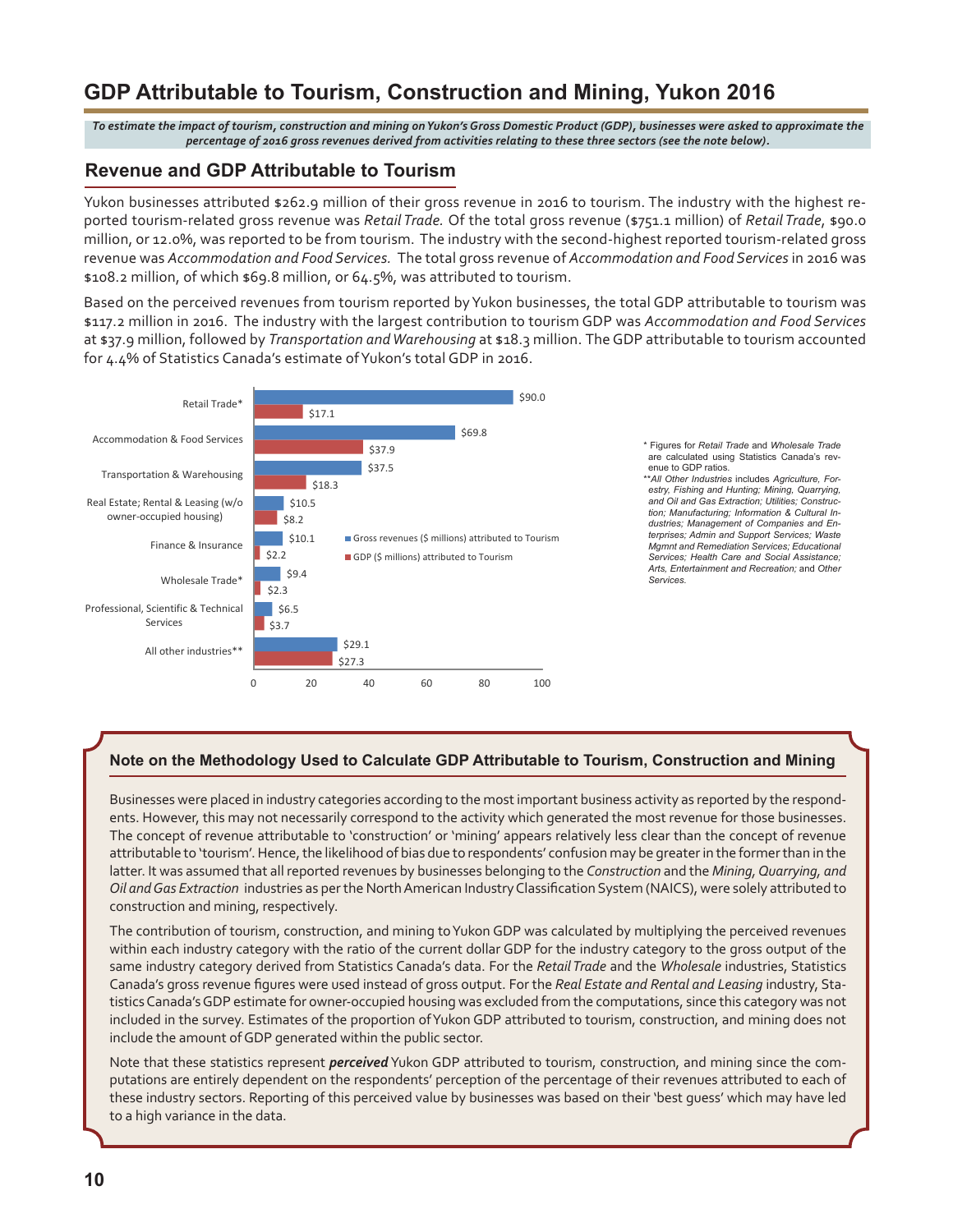#### **11**

### **Revenue and GDP Attributable to Construction**

Businesses in the *Construction* industry reported a total revenue of \$257.1 million for 2016. Gross revenues attributed to construction by all Yukon businesses, including *Construction* businesses, totalled \$410.9 million in 2016.

The industry with the highest revenue attributed to construction, besides the *Construction* industry itself (\$210.2 million), was *Retail Trade.* The total gross revenue of *Retail Trade* in 2016 was \$751.1 million, of which \$67.2 million, or 9.0%, was attributed to construction.

Based on perceived construction-related revenues reported by Yukon businesses, the total GDP attributable to construction was \$200.9 million in 2016. The industry with the largest contribution to construction GDP, besides the *Construction* industry itself (\$98.1 million), was *Professional, Scientific and Technical Services* at \$13.2 million. The GDP attributable to construction accounted for 7.5% of Statistics Canada's estimate of Yukon's total GDP in 2016.



## **Revenue and GDP Attributable to Mining**

*Mining, Quarrying, and Oil and Gas Extraction* businesses reported \$479.4 million in revenues, accounting for 18.4% of all Yukon business' gross revenues in 2016. The attribution of gross revenue to mining by Yukon businesses including *Mining and Oil and Gas Extraction* businesses totalled \$613.4 million in 2016.

The industry with the highest revenue attributed to mining, besides the *Mining, Quarrying, and Oil and Gas Extraction* industry itself (\$337.5 million), was *Retail Trade.* The total gross revenue of *Retail Trade* in 2016 totalled \$751.1 million, of which \$74.7 million, or 10.0%, was attributed to mining.

Based on perceived mining-related revenues reported by Yukon businesses, the total GDP attributable to mining was \$346.8 million in 2016. The industry with the largest contribution to mining GDP, besides the *Mining, Quarrying, and Oil and Gas Extraction* industry itself (\$214.6 million), was *Transportation and Warehousing* at \$31.6 million. The GDP attributable to mining accounted for 12.9% of Statistics Canada's estimate of Yukon's total GDP in 2016.



\* Figures for *Retail Trade* and *Wholesale Trade* are calculated using Statistics Canada's revenue to

\*\**All Other Industries* includes *Agriculture, Forestry, Fishing and Hunting; Utilities; Construction; Manufacturing; Finance and Insurance; Management of Companies and Enterprises; Admin and Support; Waste Mgmnt and Remediation Services; Educational Services; Health Care and Social Assistance; Arts, Entertainment and Recreation; Accommodation and Food Services;* and *Other Services.*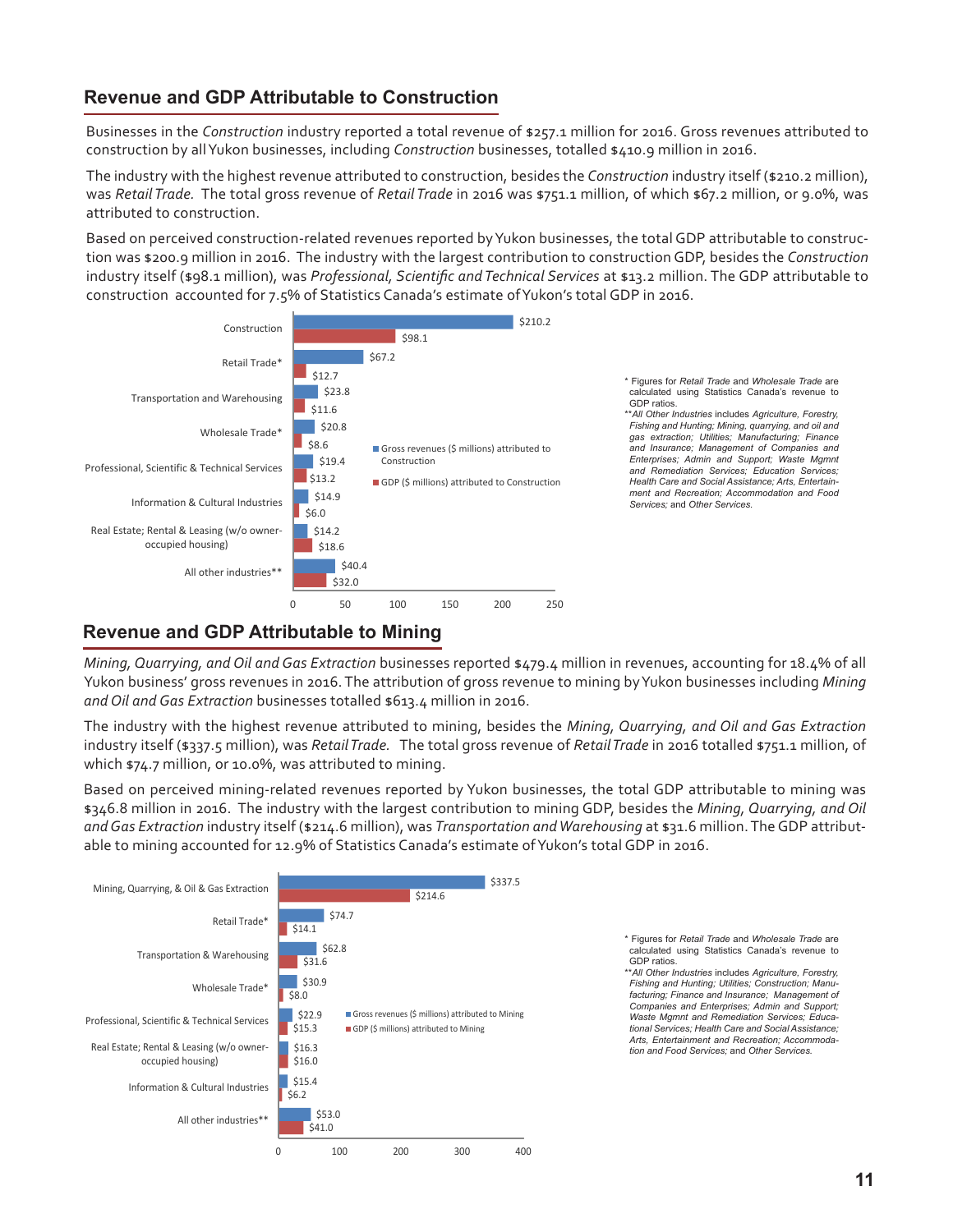# <span id="page-11-0"></span>**Age of Businesses, Yukon, 2017**

Businesses were asked how long the business had been operating inYukon. One in five (20.1%) businesses reported operating for more than 20 years; 3.1% did not know how long the business had been operating.

For **home-based** businesses, 33.8% of had been in operation for more than 10 years, while 48.3% of **non-home-based businesses** had been in operation for more than 10 years.

The *Wholesale Trade* industry had the highest percentage of businesses in operation for over 20 years (34.1%). The *Educational Services* industry had the highest percentage of businesses operating for five years or less (48.4%).



#### **Age of Businesses by Home-Based and Non-Home-Based**

# **Seasonal Businesses, Yukon, 2017**

In 2017, 15.0% of Yukon businesses (477) reported that they were 'seasonal businesses', meaning that they only operated during a specific time of the year. The following graph indicates that the number of seasonal businesses in operation was considerably higher in summer, peaking in August. During the winter months, the number of seasonal businesses decreased substantially and were less than a quarter of the number in operation in summer. The industry sector with the highest number of seasonal businesses in August was the *Mining, Quarrying, and Oil and Gas Extraction* industry which had 123 businesses. In January, the majority of seasonal businesses operating were in the *Agriculture, Forestry, Fishing and Hunting* industry (e.g. trappers) which had 17 businesses. *Note: In the 2017 Business Survey, trappers were not included in the survey frame as almost all of them do not fall under the definition of a business.*



#### **Seasonal Businesses in Operation by Month**

# **Businesses with Websites, Yukon, 2017**

Almost one in three (31.4%), or 990 businesses had websites in 2017. Of these, 403 were **home-based** businesses while 587 were **non-home-based** businesses. Prior to 2017, the percentage of total businesses with a website had generally been increasing over time: 23.8% had a website in 2008; 24.4% in 2009; 29.1% in 2010; 32.5% in 2013; and falling slightly to 31.3% in 2015. The percentage of businesses remained almost unchanged in 2017 to 31.4%.

 **Businesses with Websites**

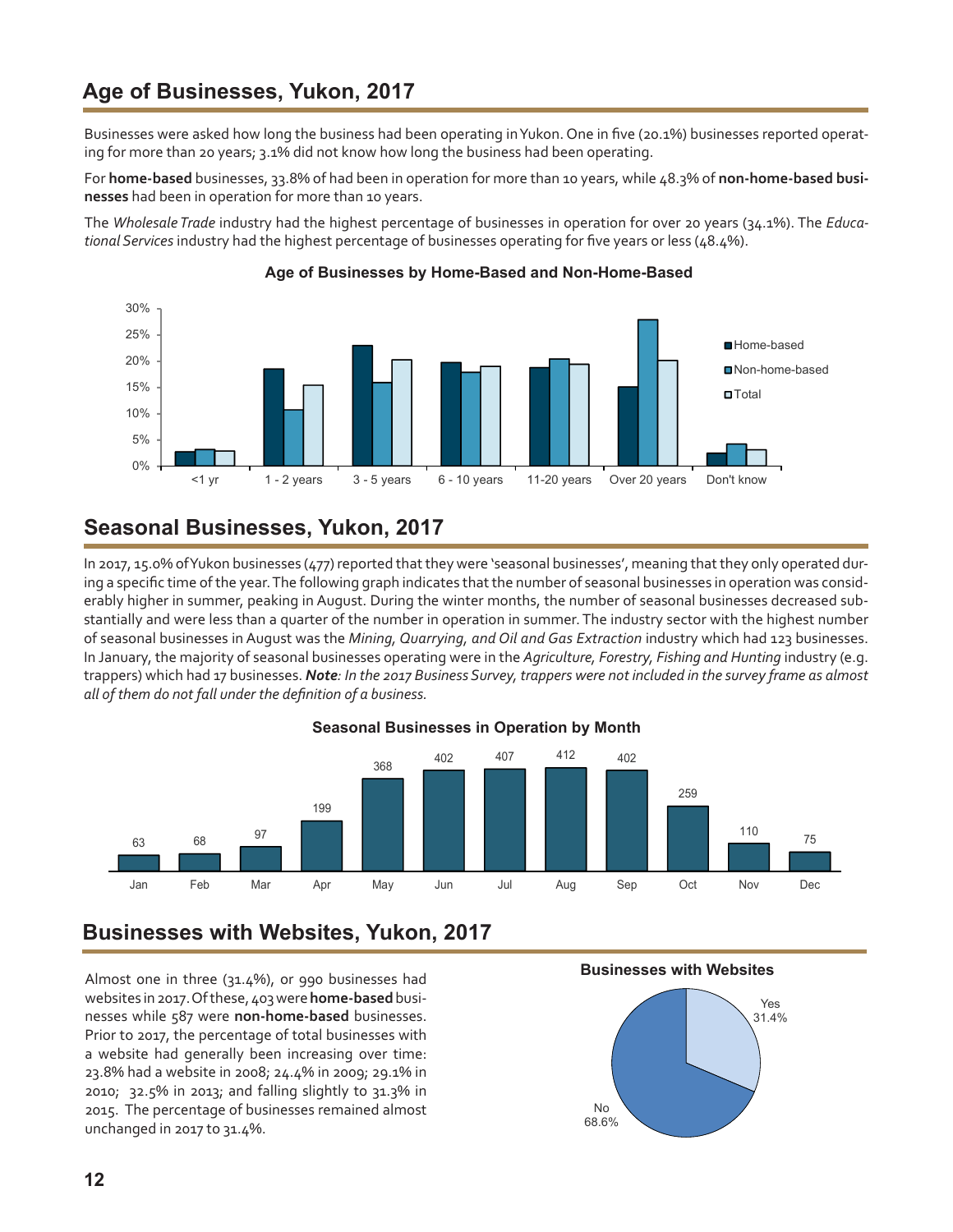# <span id="page-12-0"></span>**Labour Market Demand: New Employees Hired, Yukon, 2017**

With a very low unemployment rate (3.6% according to the Labour Force Survey of Statistics Canada) in 2017 in Yukon, the issue of labour demand gained more prominence than before. As in the previous six business surveys, all businesses in the 2017 survey were asked questions on staffing issues during the six month period priorto the survey. Since the labour demand issues vary widely between **home-based** and **non-home-based** businesses, the following analysis shows labour market demand characteristics for the two types of businesses separately.

### **Vacancies**

Of the total businesses responding to the question of job vacancies in the six month period prior to the survey, 512 (16.1%) said that they did have vacancies. For **home-based** businesses, 5.6% had vacancies during this period compared to 32.7% for **non-home-based** businesses.

#### **New Employees Hired - Number and Origin**

Yukon businesses hired 2,336 employees in the six month period prior to the survey.

Of the 108 **home-based** businesses with vacancies, 98 (90.7%) were able to hire in the previous six months. These businesses hired a total of 267 employees; 83.7% of these **home-based** businesses hired three or less employees.

Of the **non-home-based** businesses with vacancies, 366 (93.6%) were able to hire in the previous six months. These businesses hired a total of 2,069 employees; 58.5% of the these **non-home-based** businesses hired three or less new employees.

These new employees mainly came from within Canada: 74.7% were Yukon residents; 22.1% were hired from outside Yukon. The remaining 3.3% of new hires came from abroad. **Home-based** businesses hired a higher percentage of Yukoners (87.3%) compared to **non-home-based**  businesses, where 73.0% of new hires were from Yukon. Of all businesses, the *Accommodation and Food Services* industry hired the most new employees (785), followed by *Retail Trade* (376), and *Construction* (276). The *Mining, Quarrying, and Oil & Gas Extraction* industry hired the most employees per responding business at 14.2 employees per business.

The *Construction* industry led the hiring in **home-based** businesses (103 employees), while *Accommodation and Food Services* hired the most employees (744) in the **non-home-based** business category.



#### **Reasons for New Employees Hired**

*"How many new employees has this (homebased) business hired in the last six months?"*



#### *"How many new employees has this (non-homebased) business hired in the last six months?"*



The most common reason for hiring new employees (44.2%) was to fill vacancies created because the previous employees had left or had reduced their work hours. The next most stated reason (28.8%) was to fill seasonal positions. The third most common reason stated (25.0%) was to fill new positions created due to business growth or expansion. 'Other reasons' accounted for the remaining 1.9%.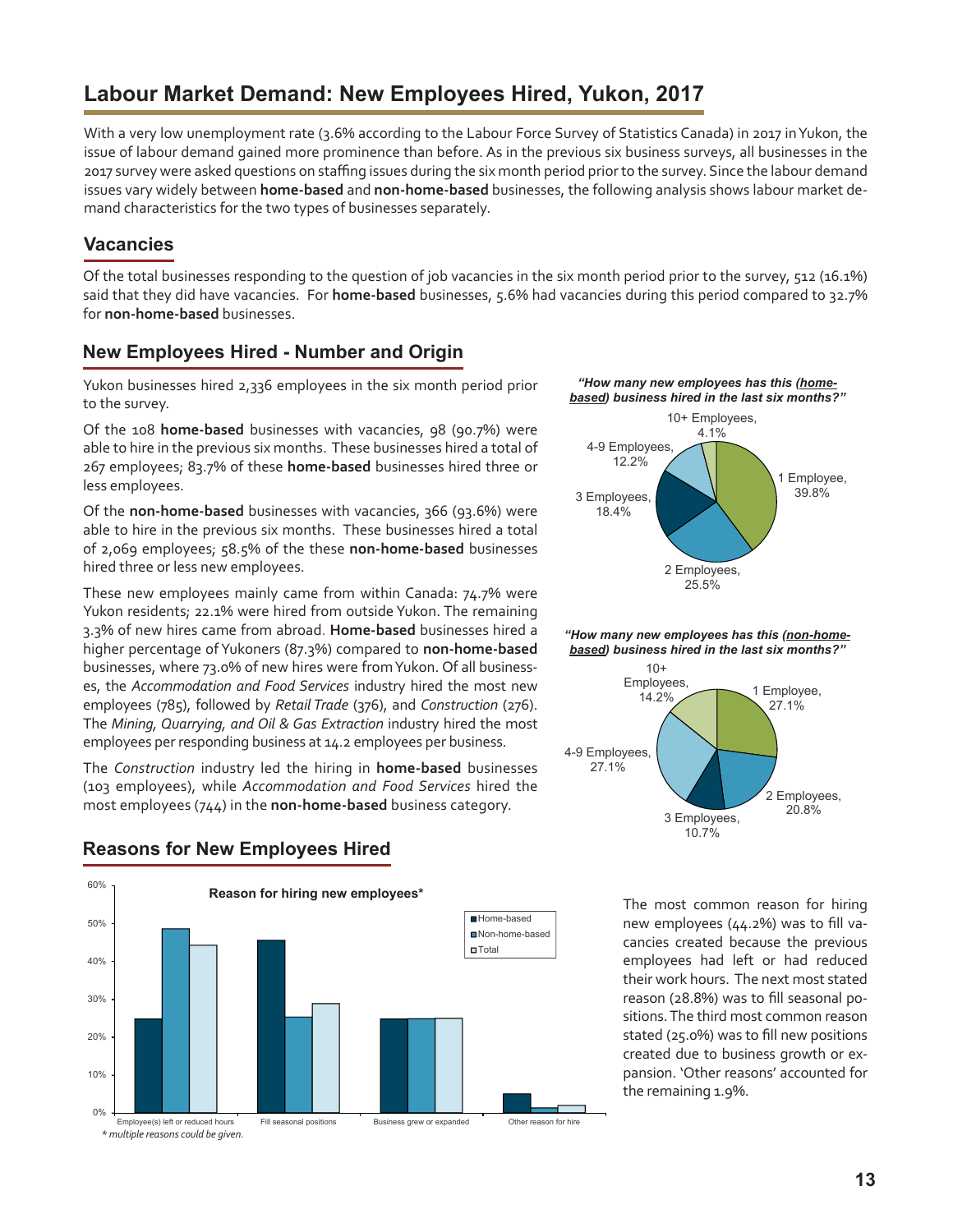# <span id="page-13-0"></span>**Labour Market Demand: Difficulty Finding Staff, Yukon, 2017**

Of businesses that had vacancies in the six-month period prior to the survey, 58.3% said they had difficulty finding staff.

Of businesses that had difficulty finding staff: 96.3% indicated difficulty recruiting from Yukon; 33.1% indicated difficulty recruiting Canadian residents from outside ofYukon; and 8.8% indicated difficulty recruiting employees from outside of Canada.





*"Difficulties recruiting people from\*…"*



## **Problems Finding Experienced/Skilled Staff**

| "Why are experienced or skilled staff hard to      | # of | % of total          |
|----------------------------------------------------|------|---------------------|
| find?"                                             |      | responses responses |
| Lack of educated or qualified workers              | 107  | 42.0%               |
| Many people unmotivated to work                    | 42   | 16.5%               |
| Work location is remote                            | 21   | 8.2%                |
| Hard to compete with government (and others) wages | 15   | 5.9%                |
| Lack of training opportunities in Yukon            | 15   | 5.9%                |
| People not willing to move to Yukon                | 7    | 2.7%                |
| Seasonal work not attractive to workers            | 5    | 2.0%                |
| Other                                              | 43   | 16.9%               |
| <b>Total responses</b>                             | 255  | 100.0%              |

*\* multiple responses could be given.*

Of the businesses reporting difficulties finding staff, 94.9% said it was difficult to find experienced or skilled staff. A variety of reasons were given. The top two were: (i) lack of educated/qualified workers (including tradespeople), and (ii) people's lack of motivation to work.

The 'Other' category included responses such as: type of work was difficult; housing was expensive; people do not want to work for low wages; there weren't applicants; transportation; and people are not interested in working in child care.

#### **Response to Labour Market Shortage**

Recognizing the difficulties in finding and hiring new and qualified staff, businesses often tried different steps to retain their existing staff as well as attracting new qualified staff. About one-third of businesses (35.7%) reported that they had increased staff wages; 32.6% reported that owners/operators/managers had extended his or her own work hours; 25.0% responded that they had extended the hours of existing employees; while 36.8% of businesses did not take any steps.

*"Besides trying to recruit more staff, what steps has this business taken in response to labour shortages or to retain staff in the last six months?"*

| <b>Responses to labour shortage</b>                                | $%$ of     | % of total |
|--------------------------------------------------------------------|------------|------------|
|                                                                    | businesses | responses* |
| No steps have been taken                                           | 36.8%      | 23.6%      |
| Raised staff wages                                                 | 35.7%      | 22.8%      |
| Business owner/operator/manager extended<br>his/her own work hours | 32.6%      | 20.8%      |
| Extended the hours of existing employees                           | 25.0%      | 16.0%      |
| Computerized or mechanized some operations                         | 8.0%       | 5.1%       |
| Reduced operating hours                                            | 6.0%       | 3.9%       |
| Other                                                              | 12.3%      | 7.9%       |

 *\* multiple responses could be given.*

In the 'Other' category, some of the steps taken

included providing benefits to staff in the form of bonuses and benefits. Businesses also reported alternative hiring plans to assist with recruitment, specifically, the hiring of temporary foreign workers. Some businesses reported process improvements such as advertising and infrastructure, others reported they had to decline additional work request due to labour shortage.

#### **Use of Job Bank by Businesses**

Just over two-thirds (69.4%) of businesses which had vacancies in the previous 6 months, reported that they had previously used the Job Bank. The reasons provided by businesses for not using the Job Bank included: no need (used other resources/ no employees needed); hired people they knew or were local; word-of-mouth advertising; didn't know about it; used social media; professionals needed or positions were too specialized; did not work out in the past; etc.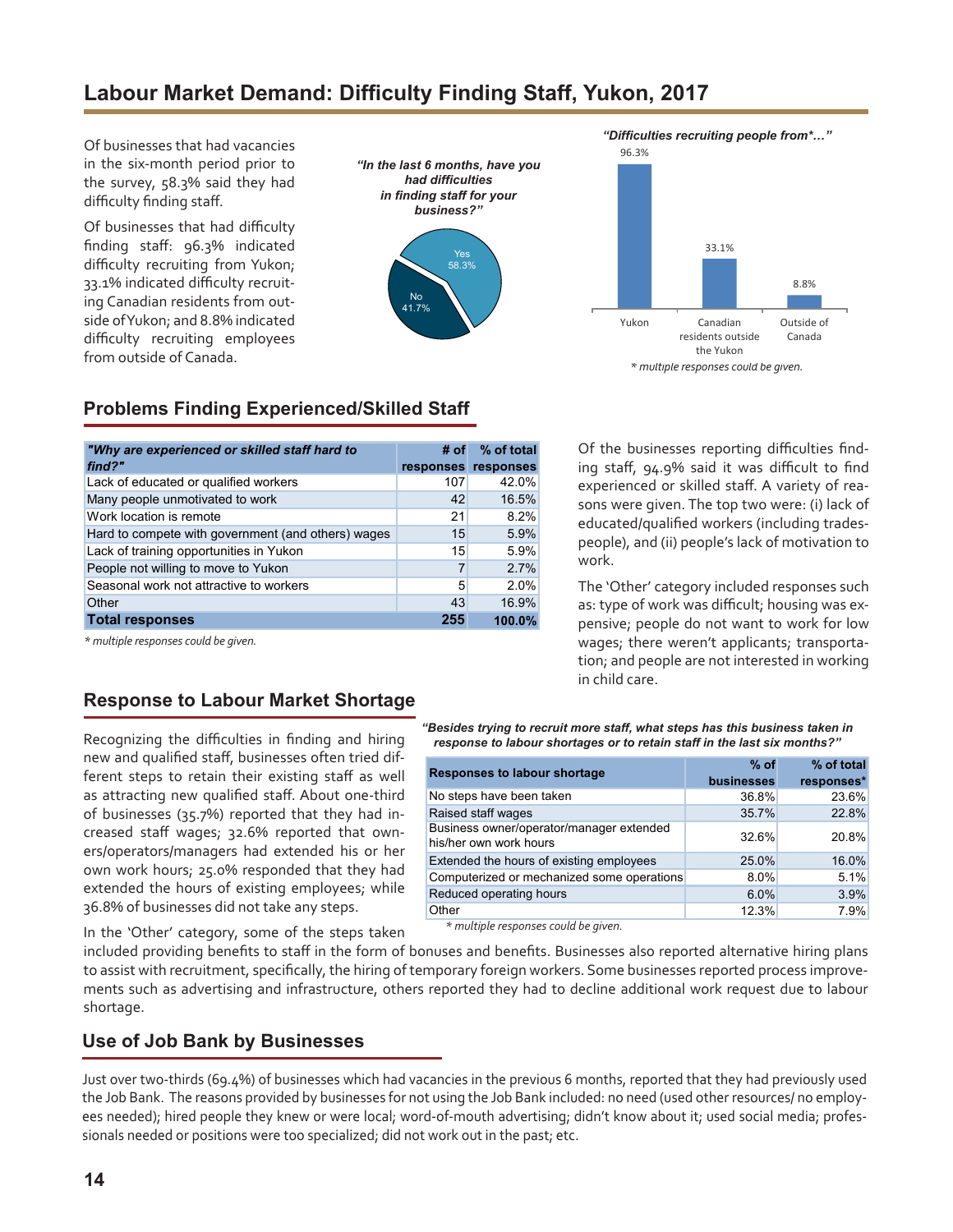# <span id="page-14-0"></span>**Labour Market Demand: Current Vacancies, Yukon, 2017**

Of the 513 businesses indicating vacancies in the six month period prior to the survey, 186 businesses reported **current** vacancies (27 home-based and 159 non-home-based) at the time of the survey. Most of these businesses (73.5%) needed one or two new employees.

Of those 186 businesses reporting **current** vacancies, the number of positions needed totalled 411. The largest number of vacant positions (203) were in *Sales and Service Occupations* (e.g., Sales and account representatives; Occupations in food and beverage service; Cashiers; Food counter attendants, kitchen helpers and related support occupations; Chefs and Cooks; etc.).

The occupation category for the second-highest number of vacant positions (94) was *Trades, Transport and Equipment Operators and Related Occupations* (e.g., Carpenters and cabinetmakers; Motor vehicle and transit drivers; etc*.).*



| <b>Occupation of Current Vacancy</b>                                                           | <b>Number of Positions</b> |
|------------------------------------------------------------------------------------------------|----------------------------|
| <b>Management Occupations</b>                                                                  |                            |
| Senior management occupations                                                                  | 3                          |
| Specialized middle management occupations                                                      | 4                          |
| Middle management occupations in retail and wholesale trade and customer services              | 4                          |
| Middle management occupations in trades, transportation, production and utilities              | 1                          |
| <b>Business, Finance and Administration Occupations</b>                                        |                            |
| Professional occupations in business and finance                                               | 5                          |
| Administrative and financial supervisors and administrative occupations                        | 15                         |
| Finance, insurance and related business administrative occupations                             | 1                          |
| Office support occupations                                                                     | 7                          |
| Distribution, tracking and scheduling co-ordination occupations                                | 4                          |
| <b>Natural and Applied Sciences and Related Occupations</b>                                    |                            |
| Professional occupations in natural and applied sciences                                       | 5                          |
| Technical occupations related to natural and applied sciences                                  | 13                         |
| <b>Health Occupations</b>                                                                      |                            |
| Technical occupations in health                                                                | 2                          |
| Assisting occupations in support of health services                                            | 3                          |
| Occupations in Education, Law and Social, Community and Government Services                    |                            |
| Professional occupations in education services                                                 | 1                          |
| Professional occupations in law and social, community and government services                  | 2                          |
| Paraprofessional occupations in legal, social, community and education services                | 7                          |
| Care providers and educational, legal and public protection support occupations                | 23                         |
| Occupations in Art, Culture, Recreation and Sport                                              |                            |
| Professional occupations in art and culture                                                    | 1                          |
| Technical occupations in art, culture, recreation, sport                                       | $\overline{2}$             |
| <b>Sales and Service Occupations</b>                                                           |                            |
| Retail sales supervisors and specialized sales occupations                                     | $\mathbf{1}$               |
| Service supervisors and specialized service occupations                                        | 31                         |
| Sales representatives and salespersons - wholesale and retail trade                            | 34                         |
| Service representatives and other customer and personal services occupations                   | 54                         |
| Sales support occupations                                                                      | 39                         |
| Service support and other service occupations, n.e.c.                                          | 44                         |
| <b>Trades, Transport and Equipment Operators and Related Occupations</b>                       |                            |
| Industrial, electrical and construction trades                                                 | 51                         |
| Maintenance and equipment operation trades                                                     | 10                         |
| Transport and heavy equipment operation and related maintenance occupations                    | 27                         |
| Trades helpers, construction labourers and related occupations                                 | 6                          |
| Natural Resources, Agriculture and Related Production Occupations                              |                            |
| Supervisors and technical occupations in natural resources, agriculture and related production | 2                          |
| Harvesting, landscaping and natural resources labourers                                        | $6\overline{}$             |
| Occupations in Manufacturing and Utilities                                                     |                            |
| Processing and manufacturing machine operators and related production workers                  | $\mathbf{1}$               |
| Assemblers in manufacturing                                                                    | 1                          |
| Labourers in processing, manufacturing and utilities                                           | 1                          |
| <b>Total Current Vacancies</b>                                                                 | 411                        |

*n.e.c. = not elsewhere classified*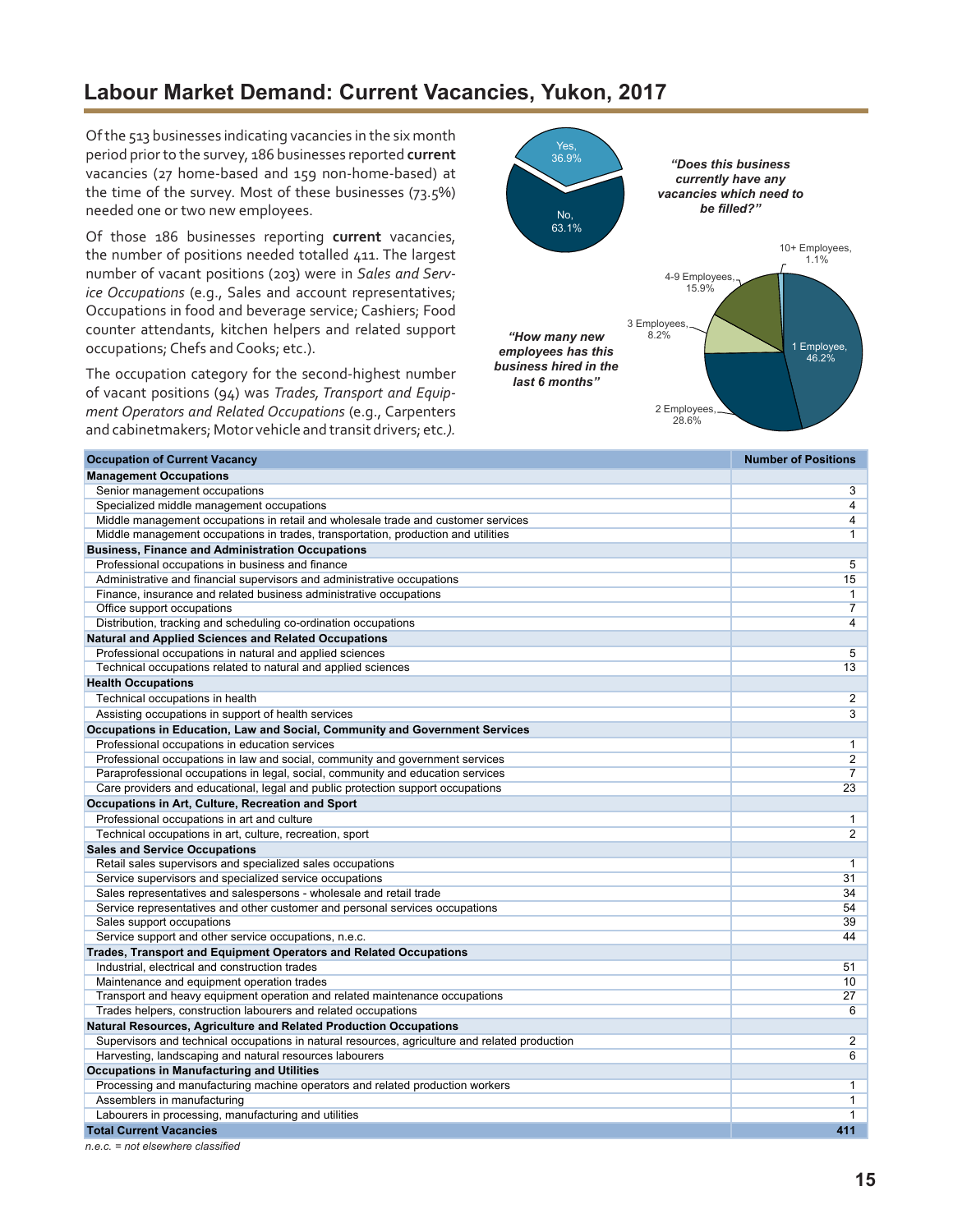### <span id="page-15-0"></span>**Labour Market Demand: Current Vacancies by Industry**



# **Future Business Expectations: Hiring of Additional Full-time Employees, Yukon, 2018 and 2019**

#### **2018**

Businesses that had job vacancies in the 6 months prior to the survey and during the survey, were asked whether they expected to hire additional full-time employees in 2018. Of those businesses, 42.9% reported that they did expect to hire additional full-time employees in 2018; 20.1% reported they did not expect to; and 37.0% of businesses did not know. The highest number of businesses expecting additional full-time employees was in the *Accommodation and Food Services* industry (17 businesses).

|                                                                    |                     | 2018             |                 | 2019           |                     |                  |                 |                |  |  |
|--------------------------------------------------------------------|---------------------|------------------|-----------------|----------------|---------------------|------------------|-----------------|----------------|--|--|
| "How many additional full-time                                     | Yes, expect to hire |                  |                 |                | Yes, expect to hire |                  |                 | Don't          |  |  |
| employees do you expect to hire in                                 | # of                | <b>Number of</b> |                 | Don't          | # of                | <b>Number of</b> |                 | know/          |  |  |
| 20182019?"                                                         | <b>businesses</b>   | employees        | <b>Not Hire</b> | know           | businesses          | employees        | <b>Not Hire</b> | <b>Refuse</b>  |  |  |
| Agriculture, Forestry, Fishing & Hunting                           | ი                   | 0                |                 | 0              | 0                   |                  | 0               |                |  |  |
| Mining, Quarrying, and Oil & Gas Extraction                        |                     |                  |                 |                |                     |                  |                 |                |  |  |
| Utilities; Manufacturing                                           | 5                   |                  |                 |                |                     |                  |                 |                |  |  |
| Construction                                                       | 15                  | 41               | $\overline{2}$  | 8              |                     | 18               | 4               | 14             |  |  |
| <b>Wholesale Trade</b>                                             | 2                   | 2                | 3               | $\overline{2}$ |                     | 3                |                 | 6              |  |  |
| <b>Retail Trade</b>                                                | 13                  | 18               | 8               | 12             | 9                   |                  | $\overline{7}$  | 17             |  |  |
| Transportation & Warehousing                                       | 3                   | 17               | U               | 4              | 3                   | 17               | 0               | 4              |  |  |
| Information & Cultural Industries                                  | $\overline{2}$      | $\Omega$         |                 | $\mathbf 1$    |                     | $\Omega$         |                 |                |  |  |
| Finance & Insurance                                                | 4                   | 5                | 5               | 1              | 0                   |                  | 2               | 8              |  |  |
| <b>Real Estate</b>                                                 | 0                   | $\Omega$         | 0               | $\overline{2}$ | 0                   |                  | $\mathbf{0}$    | $\overline{2}$ |  |  |
| Rental & Leasing                                                   |                     | 12               | U               | 0              |                     | 12               | 0               | 0              |  |  |
| Professional, Scientific & Technical Services                      | $\overline{3}$      |                  | 3               | 3              | $\overline{2}$      | 45               | 4               |                |  |  |
| Management of Companies & Enterprises;<br>Admin & Support Services |                     | 5                |                 | 3              | 2                   |                  | 3               |                |  |  |
| Waste Management & Environmental<br><b>Remediation Services</b>    |                     | 2                |                 | $\Omega$       |                     |                  |                 |                |  |  |
| <b>Educational Services</b>                                        | 0                   | 0                | O               | 0              | 0                   |                  | 0               | 0              |  |  |
| Health Care & Social Assistance                                    | 5                   | 9                |                 | 3              | 3                   |                  | 3               | 6              |  |  |
| Arts, Entertainment & Recreation                                   | 2                   | 3                | n               | 0              | n                   |                  |                 |                |  |  |
| Accommodation & Food Services                                      | 17                  | 95               | 8               | 24             | 8                   | 71               | 9               | 32             |  |  |
| <b>Other Services</b>                                              | 3                   | 6                | O               | 5              |                     | 0                | 2               |                |  |  |
| <b>Total</b>                                                       | 81                  | 218              | 38              | 70             | 44                  | 182              | 40              | 105            |  |  |

#### **2019**

For 2019, 23.3% of these businesses reported that they did expect to hire additional full-time employees. The *Retail Trade* industry had the highest number of businesses (9) expecting to hire additional full-time employees in 2019 , followed by the *Accommodation and Food Services* industry (8 businesses). There were 44 businesses expecting to hire 182 additional fulltime workers in 2019.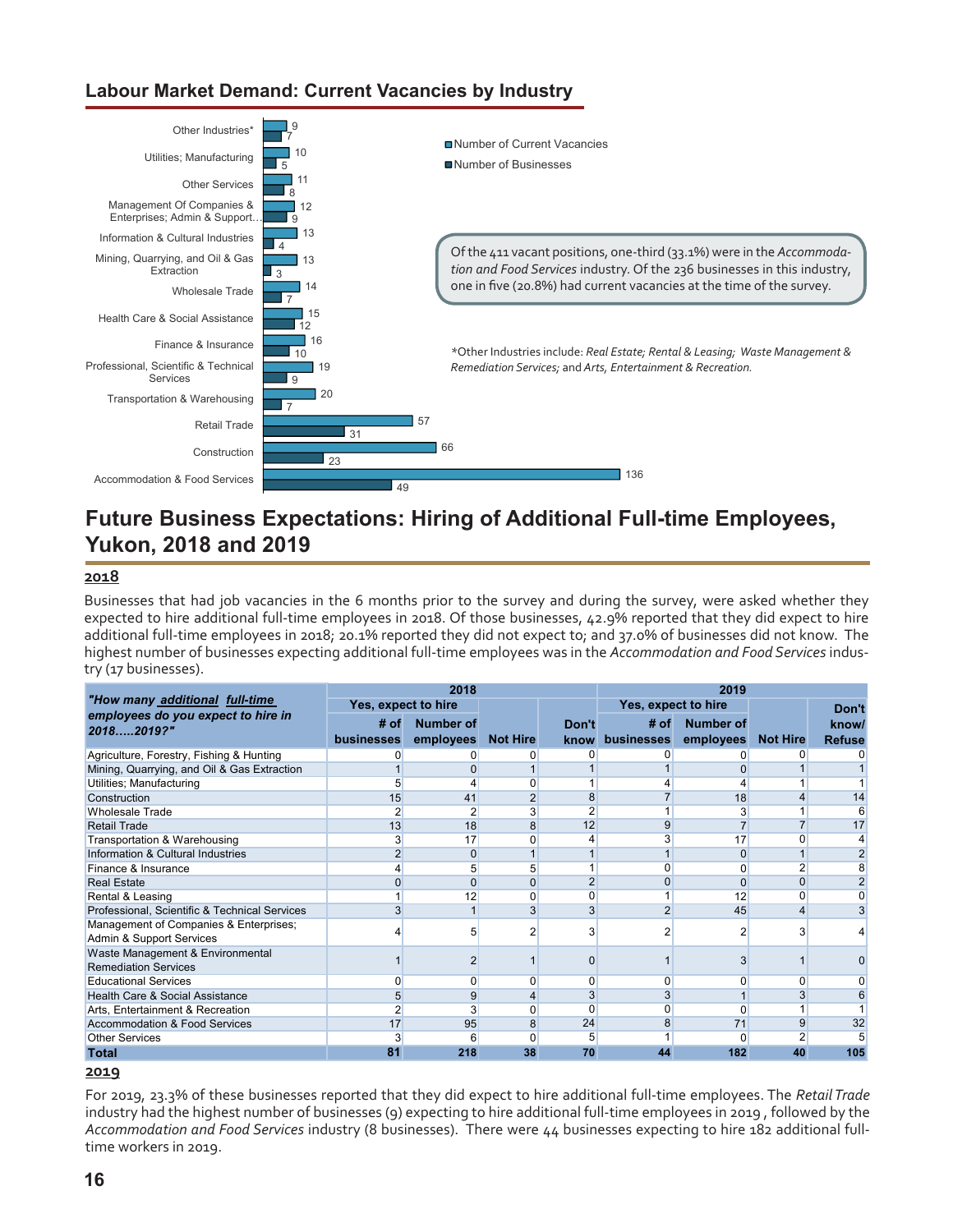# **Future Business Expectations: Hiring of Additional Part-time Employees, Yukon, 2018 and 2019**

#### **2018**

There were 42 businesses that had job vacancies in the 6 months prior to the survey and during the survey, that reported that they expect to hire additional part-time employees in 2018. In total, these businesses expect to hire an additional 84 part-time workers in 2018. The *Retail Trade* industry expect to hire the highest number of additional part-time employees (21), followed by the *Mining, Quarrying, and Oil and Gas Extraction* industry with 20.

#### **2019**

|                                 | "How many additional part-time employees do you expect to      |       |       |
|---------------------------------|----------------------------------------------------------------|-------|-------|
| For 2019, 27, or 14.3% of these | hire in 2018 2019?"                                            | 2018  | 2019  |
| businesses, expect to hire ad-  | Yes, expect to hire part-time employees                        |       |       |
| ditional part-time employees.   | Number of businesses                                           | 42    | 27    |
| These businesses expect to hire | % of businesses                                                | 22.2% | 14.3% |
| 59 additional part-time em-     | Number of additional part-time employees expected to hire      | 84    | 59    |
|                                 | No, do not expect to hire additional part-time employees       | 55    | 50    |
| ployees in 2019.                | Don't know if expecting to hire additional part-time employees | 93    | 112   |

# **Future Business Expectations: Revenue Growth, Yukon, 2017 and 2018**

#### **2017**

The Business Survey was conducted in the summer of 2017 and all businesses were asked whether they expected their gross revenue to grow in 2017. Just over half (50.8%) of all businesses stated they expected their revenues to stay about the same as in 2016; 25.7% expected a revenue growth; 14.0% expected a revenue decline; and 9.5% did not know or refused to answer. For those businesses expecting revenue growth in 2017, the median growth expectation was 20%, and for those businesses expecting declining revenues, the median decline was 50%.

#### **2018**

Businesses were asked what the expected growth in gross revenues would be in 2018 compared to 2017. Many respondents could not predict their revenue growth in 2018, with 36.3% did not know or refused to answer. Of businesses that were able to predict growth, 41.5% expected their revenues to remain the same as in 2017; and 17.2% expected revenue growth in 2018 with an expected median growth rate of 15%. For businesses expecting a decline in revenues for 2018 (4.9% of businesses), the expected median decline was 85%. This high percentage of expected median decline is due to a number of business owners retiring and/or closing of their businesses.

| "How much do you expect your gross revenues<br>to grow in 2017 2018?" | <b>Expect growth</b> |       | <b>Stay the same</b> |       | <b>Expect decline</b> |      | Don't know or<br>refuse |       |  |
|-----------------------------------------------------------------------|----------------------|-------|----------------------|-------|-----------------------|------|-------------------------|-------|--|
|                                                                       | 2017                 | 2018  | 2017                 | 2018  | 2017                  | 2018 | 2017                    | 2018  |  |
| Agriculture, Forestry, Fishing & Hunting                              | 23.3%                | 22.3% | 59.2%                | 50.5% | 10.7%                 | 5.8% | 6.8%                    | 21.4% |  |
| Mining, Quarrying, and Oil & Gas Extraction                           | 26.8%                | 13.4% | 42.8%                | 29.9% | 11.9%                 | 4.1% | 18.6%                   | 52.6% |  |
| Utilities; Manufacturing                                              | 37.9%                | 28.4% | 43.7%                | 34.1% | 12.6%                 | 1.1% | 5.7%                    | 36.4% |  |
| Construction                                                          | 21.3%                | 13.3% | 48.6%                | 37.0% | 21.5%                 | 7.1% | 8.5%                    | 42.6% |  |
| <b>Wholesale Trade</b>                                                | 54.5%                | 38.6% | 27.3%                | 25.0% | 11.4%                 | 2.3% | 6.8%                    | 34.1% |  |
| <b>Retail Trade</b>                                                   | 36.2%                | 22.9% | 41.7%                | 33.6% | 9.8%                  | 3.6% | 12.2%                   | 39.9% |  |
| Transportation & Warehousing                                          | 28.1%                | 20.0% | 47.4%                | 48.7% | 13.2%                 | 5.2% | 11.4%                   | 26.1% |  |
| Information & Cultural Industries                                     | 29.8%                | 7.0%  | 50.9%                | 45.6% | 14.0%                 | 1.8% | 5.3%                    | 45.6% |  |
| Finance & Insurance                                                   | 31.5%                | 20.4% | 50.0%                | 57.4% | 9.3%                  | 1.9% | 9.3%                    | 20.4% |  |
| <b>Real Estate</b>                                                    | 11.9%                | 10.4% | 72.5%                | 60.1% | 7.3%                  | 1.0% | 8.3%                    | 28.5% |  |
| Rental & Leasing                                                      | 22.0%                | 22.0% | 63.4%                | 56.1% | 12.2%                 | 0.0% | 2.4%                    | 22.0% |  |
| Professional, Scientific & Technical Services                         | 25.5%                | 15.6% | 48.1%                | 41.4% | 18.4%                 | 7.1% | 7.9%                    | 35.8% |  |
| Management of Companies & Enterprises; Administrative                 |                      |       |                      |       |                       |      |                         |       |  |
| & Support Services                                                    | 22.2%                | 15.4% | 56.0%                | 42.5% | 10.1%                 | 5.7% | 11.7%                   | 36.4% |  |
| Waste Management & Remediation Services                               | 15.4%                | 7.7%  | 69.2%                | 53.8% | 7.7%                  | 0.0% | 7.7%                    | 38.5% |  |
| <b>Educational Services</b>                                           | 18.0%                | 19.7% | 59.0%                | 36.1% | 18.0%                 | 6.6% | 4.9%                    | 37.7% |  |
| Health Care & Social Assistance                                       | 20.2%                | 18.6% | 60.6%                | 51.1% | 10.6%                 | 5.9% | 8.5%                    | 24.5% |  |
| Arts, Entertainment & Recreation                                      | 19.5%                | 18.4% | 56.3%                | 46.0% | 11.5%                 | 4.6% | 12.6%                   | 31.0% |  |
| Accommodation & Food Services                                         | 33.5%                | 22.5% | 44.9%                | 34.3% | 13.6%                 | 3.8% | 8.1%                    | 39.4% |  |
| <b>Other Services</b>                                                 | 28.0%                | 16.0% | 49.5%                | 43.7% | 12.1%                 | 3.8% | 10.3%                   | 36.6% |  |
| <b>All Industries</b>                                                 | 25.7%                | 17.2% | 50.8%                | 41.5% | 14.0%                 | 4.9% | 9.5%                    | 36.3% |  |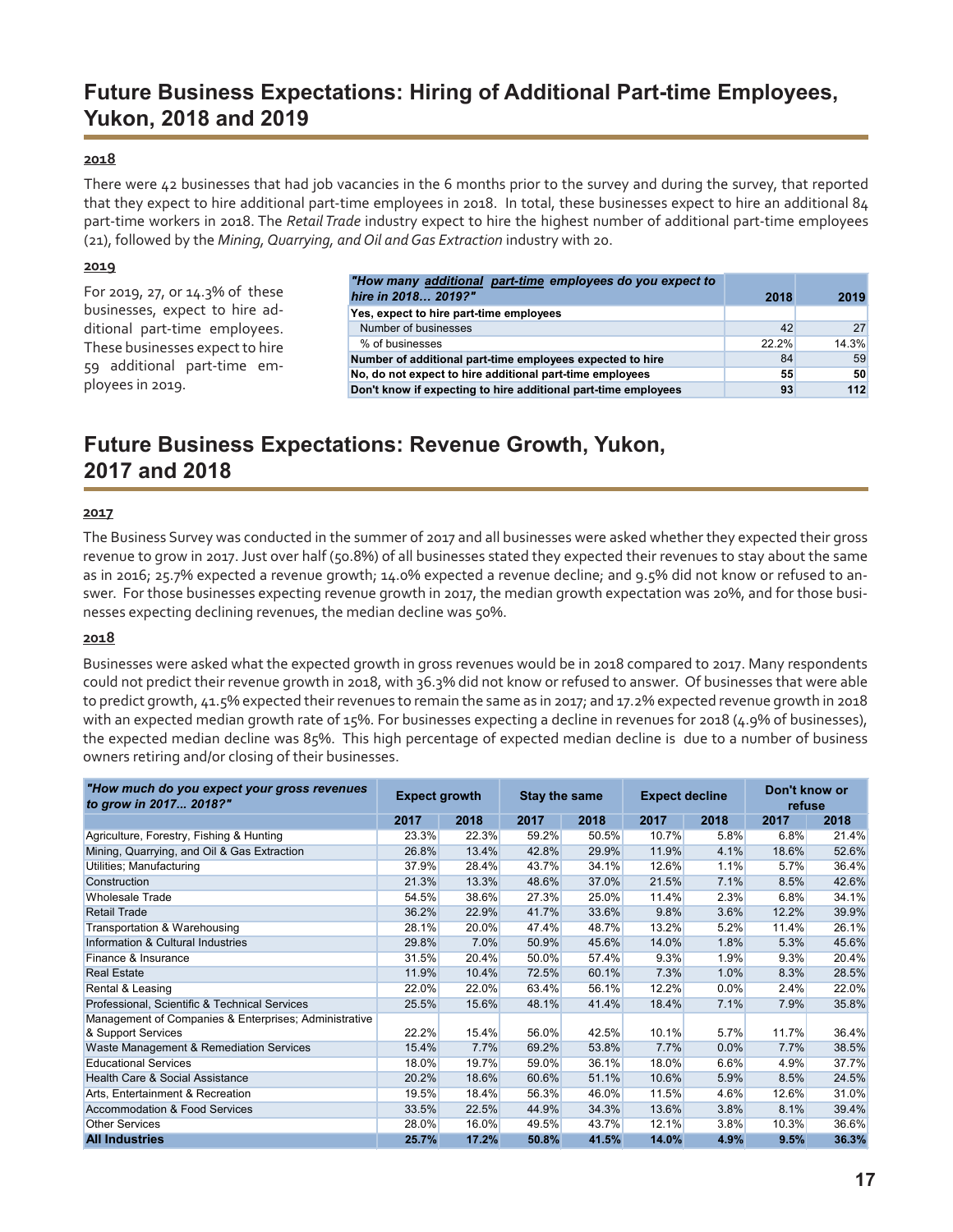# **Future Business Expectations: Factors that Could Limit Growth, Yukon, 2018 and 2019**

Business owners were asked "In your opinion, what could limit the growth of your business over the next **two** years?". Respondents were given 5 options (multiple responses were accepted) as well as opportunity to state 'Other' factors where they could further specify growth-limiting factors. There were 678 businesses, that felt *nothing* could limit the growth of their business in the next two years; 185 businesses did not know or refused to answer.There were 1,425 'Other factors' that could limit growth were cited by businesses. Those factors are displayed in table below the graph.



# **Other Factors that Could Limit Growth**

| <b>Other Factors that Could Limit Growth</b>    | Number of<br>comments* | $%$ of all<br>comments |
|-------------------------------------------------|------------------------|------------------------|
| Owner's choice                                  | 417                    | 29.3%                  |
| Downturn in economy                             | 397                    | 27.9%                  |
| downturn in general                             | 196                    | 13.8%                  |
| downturn in mining                              | 125                    | 8.8%                   |
| downturn in tourism                             | 57                     | 4.0%                   |
| downturn in construction                        | 19                     | 1.3%                   |
| Government regulation or spending               | 249                    | 17.5%                  |
| Increased competition                           | 74                     | 5.2%                   |
| Increase in costs (fuel, freight costs etc.)    | 44                     | 3.1%                   |
| Lack of (affordable) commercial space available | 39                     | 2.7%                   |
| Weather conditions                              | 37                     | 2.6%                   |
| Lack of (affordable) housing for employees      | 29                     | 2.0%                   |
| Decline in Canadian dollar                      | 23                     | 1.6%                   |
| Population decline                              | 14                     | 1.0%                   |
| Access to capital                               | 10                     | 0.7%                   |
| Other                                           | 92                     | 6.5%                   |
| <b>Total 'Other' Factors</b>                    | 1.425                  | 100.0%                 |

Businesses were asked to specify what factors (other than those listed above) could limit future growth of their businesses in the next two years. The most common response, 417 or 29.3% of comments, was businesses not planning on growing due to *owner's choice*. Many comments pointed to owner's plan to retire in the near future, while others indicated that owners were busy enough and did not want to increase the number of work hours.

The second most common comment 397, or 27.9% of all comments, indicated a *downturn in the economy* as a growth-limiting factor with most of them referring to a general economic downturn followed by a downturn in mining and mineral prices.

The third most common factor (17.5% of

comments) was *government regulation or spending*. Common comments in this category were: lack of availability of land; increased taxes (carbon tax); need to decreased regulation and red-tape; and need to increase local purchasing by governments. Other comments were related to their dependence on government contracts: if governments decreased spending, it would limit their business growth.

Some comments were related to *increased competition* (5.2% of comments) from more businesses starting up with population growth, while conversely, others (1.0% of comments) were concerned that a decline in Yukon's population would affect future growth.

Concerns of *increases in costs such as heating fuel and gasoline; freight charges;as well as supplies* were also stated as a factor (3.1% of comments).

Other comments included factors such as: *price of real estate; world events affecting travel; hard to find child care; WCB rules; condition of highways; anti-development groups; seasonality of work, etc.*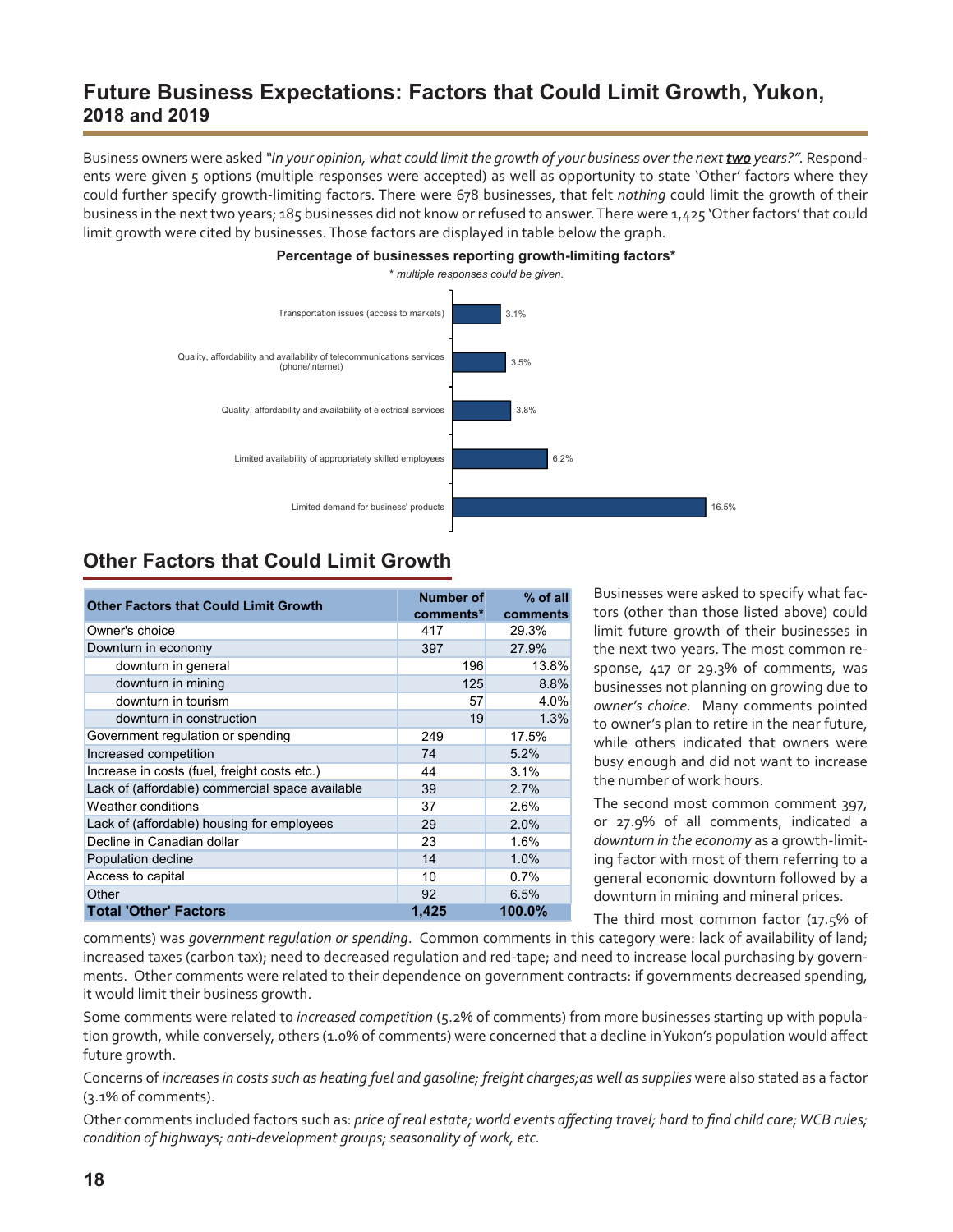# **Historical Tables of Yukon Business Surveys**

*The Yukon Business Survey has been conducted periodically since 1993. The following tables present data on a number of questions which have remained consistent between the surveys since 2007. However, caution should be exercised in comparing the data between survey years due to the following factors: variability in coverage and response rates; slight changes to questions and questionnaire design; minor changes in data collection procedures; and the time of year the survey was conducted. The estimation method was updated in 2017 by introducing adjustments to account for non-response.*

## **Businesses by Industry**

| <b>Industry</b>                                                             |       | 2007     |      | 2008                      | 2009 |               | 2010 |               | 2013 |                                                     | 2015 |          |      | 2017          |
|-----------------------------------------------------------------------------|-------|----------|------|---------------------------|------|---------------|------|---------------|------|-----------------------------------------------------|------|----------|------|---------------|
|                                                                             | # of  | $%$ of   | # of | $%$ of                    | # of | $%$ of        | # of | $%$ of        | # of | $%$ of                                              | # of | $%$ of   | # of | $%$ of        |
|                                                                             | bus.  | all bus. |      | bus. all bus.             |      | bus. all bus. |      | bus. all bus. |      | bus. all bus.                                       | bus. | all bus. |      | bus. all bus. |
| Agriculture, Forestry, Fishing & Hunting                                    | 117   | 4.7%     | 152  | 5.1%                      | 158  | 5.2%          | 130  | 4.3%          | 176  | 5.0%                                                | 205  | 6.0%     | 104  | 3.3%          |
| Mining, Quarrying, and Oil & Gas<br>Extraction                              | 70    | 2.8%     | 146  | 4.9%                      | 168  | 5.6%          | 172  | 5.6%          | 198  | 5.6%                                                | 200  | 5.9%     | 194  | 6.1%          |
| Utilities; Manufacturing                                                    | 121   | 4.8%     | 138  | 4.7%                      | 144  | 4.8%          | 128  | 4.2%          | 129  | 3.7%                                                | 103  | 3.0%     | 88   | 2.8%          |
| Construction                                                                | 306   | 12.2%    | 391  | 13.2%                     | 380  | 12.6%         | 454  | 14.9%         | 596  | 16.9%                                               | 548  | 16.0%    | 506  | 15.8%         |
| <b>Wholesale Trade</b>                                                      | 47    | 1.9%     | 58   | 2.0%                      | 74   | 2.5%          | 71   | 2.3%          | 73   | 2.1%                                                | 54   | 1.6%     | 44   | 1.4%          |
| <b>Retail Trade</b>                                                         | 282   | 11.3%    | 297  | 10.0%                     | 300  | 9.9%          | 273  | 9.0%          | 274  | 7.8%                                                | 256  | 7.5%     | 253  | 7.9%          |
| Transportation & Warehousing                                                | 98    | 3.9%     | 129  | 4.4%                      | 139  | 4.6%          | 145  | 4.8%          | 161  | 4.6%                                                | 164  | 4.8%     | 114  | 3.6%          |
| Information & Cultural Industries                                           | 46    | 1.8%     | 48   | 1.6%                      | 47   | 1.6%          | 51   | 1.7%          | 53   | 1.5%                                                | 55   | 1.6%     | 58   | 1.8%          |
| Finance & Insurance                                                         | 29    | 1.2%     | 43   | 1.5%                      | 35   | 1.2%          | 36   | 1.2%          | 38   | 1.1%                                                | 46   | 1.3%     | 54   | 1.7%          |
| <b>Real Estate</b>                                                          | 88    | 3.5%     | 101  | 3.4%                      | 107  | 3.5%          | 106  | 3.5%          | 122  | 3.5%                                                | 185  | 5.4%     | 193  | 6.0%          |
| Rental & Leasing                                                            | 26    | 1.0%     | 31   | 1.0%                      | 34   | 1.1%          | 37   | 1.2%          | 37   | 1.0%                                                | 41   | 1.2%     | 41   | 1.3%          |
| Professional, Scientific & Technical<br>Services                            | 370   | 14.8%    | 445  | 15.0%                     | 462  | 15.3%         | 501  | 16.4%         | 599  | 17.0%                                               | 543  | 15.9%    | 505  | 15.8%         |
| Management of Companies & Enterprises;<br>Administrative & Support Services | 151   | 6.0%     | 193  | 6.5%                      | 201  | 6.7%          | 214  | 7.0%          | 264  | 7.5%                                                | 241  | 7.1%     | 247  | 7.7%          |
| Waste Management & Remediation<br>Services                                  | 16    | 0.6%     | 17   | 0.6%                      | 16   | 0.5%          | 21   | 0.7%          | 26   | 0.7%                                                | 21   | 0.6%     | 12   | 0.4%          |
| <b>Educational Services</b>                                                 | 49    | 2.0%     | 55   | 1.9%                      | 65   | 2.2%          | 53   | 1.7%          | 75   | 2.1%                                                | 58   | 1.7%     | 62   | 1.9%          |
| Health Care & Social Assistance                                             | 162   | 6.5%     | 151  | 5.1%                      | 154  | 5.1%          | 152  | 5.0%          | 180  | 5.1%                                                | 177  | 5.2%     | 188  | 5.9%          |
| Arts. Entertainment & Recreation                                            | 146   | 5.8%     | 164  | 5.5%                      | 163  | 5.4%          | 132  | 4.3%          | 114  | 3.2%                                                | 83   | 2.4%     | 86   | 2.7%          |
| <b>Accommodation &amp; Food Services</b>                                    | 168   | 6.7%     | 222  | 7.5%                      | 219  | 7.3%          | 216  | 7.1%          | 227  | 6.4%                                                | 240  | 7.0%     | 236  | 7.4%          |
| <b>Other Services</b>                                                       | 209   | 8.4%     | 179  | 6.0%                      | 151  | 5.0%          | 154  | 5.1%          | 185  | 5.2%                                                | 195  | 5.7%     | 214  | 6.7%          |
| <b>All Industries</b>                                                       | 2.501 |          |      | 100.0% 2,960 100.0% 3,017 |      |               |      |               |      | 100.0% 3,046 100.0% 3,527 100.0% 3,415 100.0% 3,199 |      |          |      | 100.0%        |

## **Home-based and Non-home-based Businesses by Industry**

|                                                                             |                |       |       | <b>Home-based</b> |       |       |       | Non-home-based       |       |       |       |       |       |                |
|-----------------------------------------------------------------------------|----------------|-------|-------|-------------------|-------|-------|-------|----------------------|-------|-------|-------|-------|-------|----------------|
| Industry                                                                    | 2007           | 2008  | 2009  | 2010              | 2013  | 2015  | 2017  | 2007                 | 2008  | 2009  | 2010  | 2013  | 2015  | 2017           |
|                                                                             |                |       |       |                   |       |       |       | number of businesses |       |       |       |       |       |                |
| Agriculture, Forestry, Fishing & Hunting                                    | 103            | 136   | 144   | 120               | 161   | 191   | 90    | 14                   | 15    | 14    | 10    | 15    | 14    | 14             |
| Mining, Quarrying, and Oil & Gas<br>Extraction                              | 40             | 73    | 86    | 105               | 99    | 87    | 114   | 29                   | 72    | 80    | 66    | 99    | 113   | 80             |
| Utilities; Manufacturing                                                    | 72             | 86    | 97    | 75                | 69    | 52    | 46    | 49                   | 52    | 47    | 53    | 60    | 51    | 41             |
| Construction                                                                | 227            | 308   | 290   | 341               | 439   | 394   | 392   | 79                   | 83    | 90    | 113   | 157   | 154   | 114            |
| <b>Wholesale Trade</b>                                                      | 16             | 22    | 30    | 24                | 23    | 13    | 10    | 31                   | 36    | 44    | 47    | 50    | 41    | 34             |
| <b>Retail Trade</b>                                                         | 79             | 70    | 94    | 77                | 82    | 83    | 79    | 203                  | 227   | 206   | 196   | 192   | 173   | 174            |
| Transportation & Warehousing                                                | 41             | 56    | 74    | 75                | 82    | 75    | 52    | 57                   | 73    | 65    | 70    | 79    | 89    | 63             |
| Information & Cultural Industries                                           | 25             | 26    | 29    | 32                | 35    | 30    | 41    | 21                   | 22    | 18    | 19    | 18    | 25    | 17             |
| Finance & Insurance                                                         | 3              |       | 8     | 5                 |       | 10    | 16    | 26                   | 36    | 27    | 31    | 31    | 36    | 38             |
| <b>Real Estate</b>                                                          | 36             | 43    | 41    | 44                | 61    | 83    | 118   | 50                   | 58    | 63    | 62    | 61    | 102   | 75             |
| Rental & Leasing                                                            | 10             | 11    | 16    | 15                | 18    | 15    | 18    | 16                   | 20    | 18    | 22    | 19    | 26    | 23             |
| Professional, Scientific & Technical<br><b>Services</b>                     | 258            | 337   | 347   | 343               | 416   | 350   | 383   | 112                  | 106   | 115   | 158   | 183   | 193   | 122            |
| Management of Companies & Enterprises;<br>Administrative & Support Services | 121            | 142   | 142   | 143               | 171   | 150   | 189   | 28                   | 51    | 59    | 71    | 93    | 91    | 58             |
| Waste Management & Remediation<br>Services                                  | $\overline{7}$ |       |       | 13                | 14    | 8     | 6     | 9                    | 10    | 9     | 8     | 12    | 13    | $\overline{7}$ |
| <b>Educational Services</b>                                                 | 39             | 46    | 56    | 43                | 62    | 48    | 46    | 8                    | 8     | 9     | 10    | 13    | 10    | 15             |
| Health Care & Social Assistance                                             | 82             | 77    | 80    | 75                | 81    | 64    | 69    | 80                   | 74    | 74    | 77    | 99    | 113   | 119            |
| Arts. Entertainment & Recreation                                            | 100            | 134   | 140   | 106               | 85    | 69    | 69    | 45                   | 30    | 23    | 26    | 29    | 14    | 17             |
| Accommodation & Food Services                                               | 56             | 78    | 86    | 86                | 86    | 94    | 93    | 112                  | 144   | 132   | 130   | 141   | 146   | 143            |
| <b>Other Services</b>                                                       | 70             | 81    | 71    | 83                | 87    | 101   | 112   | 139                  | 98    | 80    | 71    | 98    | 94    | 102            |
| <b>All Industries</b>                                                       | 1,385          | 1,740 | 1,838 | 1,805             | 2,078 | 1,917 | 1,943 | 1,108                | 1.215 | 1.173 | 1,240 | 1,449 | 1,498 | 1,256          |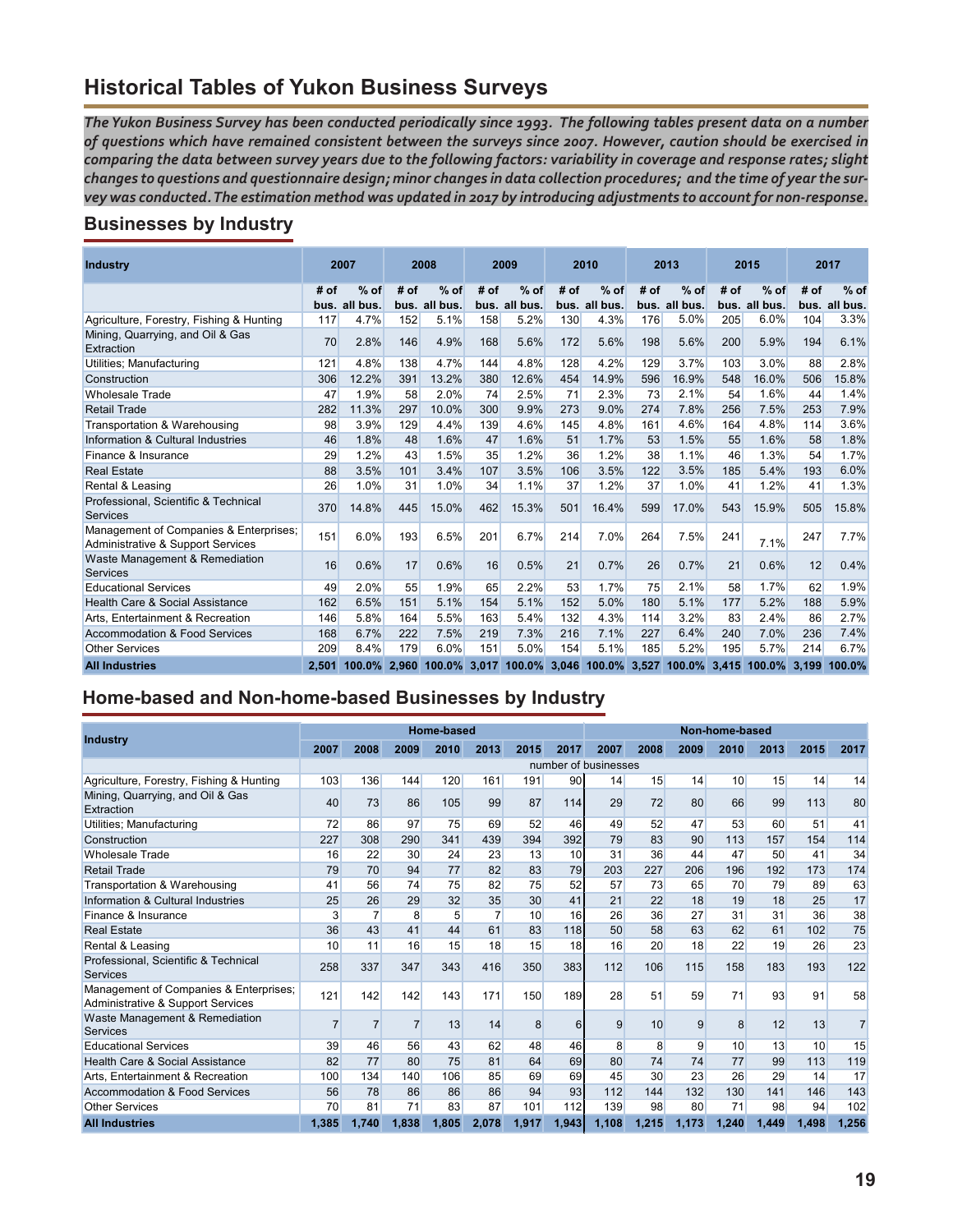## **Workers\* by Industry†**

|                                                                             | <b>Total workers*</b> |       |                                                  |       |       |       |         |                            | <b>Full-time employees</b> |             |                               |                   |             |       |  |
|-----------------------------------------------------------------------------|-----------------------|-------|--------------------------------------------------|-------|-------|-------|---------|----------------------------|----------------------------|-------------|-------------------------------|-------------------|-------------|-------|--|
| Industry                                                                    | 2007                  | 2008  | 2009                                             | 2010  | 2013  | 2015  | 2017    | 2007                       | 2008                       | 2009        | 2010                          | 2013              | 2015        | 2017  |  |
|                                                                             |                       |       | % of employment by industry                      |       |       |       |         | % of full-time employees** |                            |             |                               |                   |             |       |  |
| Agriculture, Forestry, Fishing & Hunting                                    | 1.7%                  | 2.0%  | 1.9%                                             | 1.5%  | 1.7%  | 1.7%  | 1.6%    |                            |                            |             | 33.3% 83.9% 93.9% 65.9% 75.4% |                   | 96.1% 43.5% |       |  |
| Mining, Quarrying, and Oil & Gas<br>Extraction                              | 3.3%                  | 5.3%  | 4.5%                                             | 6.5%  | 8.8%  | 5.4%  | 5.6%    | 41.8%                      |                            |             | 72.4% 88.3% 96.5% 94.4%       |                   | 95.0%       | 91.1% |  |
| Utilities; Manufacturing                                                    | 4.2%                  | 4.4%  | 4.3%                                             | 3.8%  | 3.8%  | 3.3%  | $3.2\%$ | 90.2%                      |                            |             | 91.5% 91.9% 91.7%             | 91.0%             | 86.2%       | 84.8% |  |
| Construction                                                                | 10.8%                 | 9.6%  | 10.1%                                            | 12.4% | 13.1% | 12.2% | 11.7%   | 85.1%                      | 83.8% 78.0% 82.7%          |             |                               | 78.3%             | 88.8%       | 86.7% |  |
| <b>Wholesale Trade</b>                                                      | 3.1%                  | 2.4%  | 2.9%                                             | 2.4%  | 2.3%  | 2.2%  | 2.1%    | 86.6%                      |                            |             | 94.6% 88.5% 88.4% 93.9%       |                   | 92.2%       | 86.3% |  |
| <b>Retail Trade</b>                                                         | 20.0%                 | 20.3% | 19.6%                                            | 16.4% | 14.8% | 16.5% | 19.3%   | 58.1%                      |                            | 64.9% 70.0% | 66.5%                         | 64.4%             | 67.4%       | 55.5% |  |
| Transportation & Warehousing                                                | 6.7%                  | 8.0%  | 6.1%                                             | 7.8%  | 7.0%  | 6.5%  | 6.2%    | 70.4%                      | 68.2%                      | 73.5%       | 74.5%                         | 75.7%             | 79.2%       | 76.8% |  |
| Information & Cultural Industries                                           | 4.6%                  | 2.5%  | 1.8%                                             | 4.0%  | 1.7%  | 4.0%  | 3.6%    | 81.3%                      | 69.2%                      | 49.6%       | 91.0%                         | 62.5%             | 88.9%       | 77.7% |  |
| Finance & Insurance                                                         | 1.7%                  | 2.2%  | 2.2%                                             | 1.9%  | 1.2%  | 1.8%  | 1.9%    | 76.0%                      |                            |             | 81.0% 79.6% 79.6% 88.1% 81.9% |                   |             | 87.8% |  |
| <b>Real Estate</b>                                                          | 1.6%                  | 2.4%  | 3.5%                                             | 3.4%  | 2.4%  | 2.2%  | 2.4%    | 84.3%                      | 73.8%                      | 48.3%       | 64.4%                         | 75.2%             | 62.9%       | 80.7% |  |
| Rental & Leasing                                                            | 0.7%                  | 1.0%  | 1.0%                                             | 1.1%  | 1.0%  | 1.5%  | 1.5%    | 56.1%                      |                            |             | 74.1% 69.4% 76.2% 69.3%       |                   | 66.7%       | 80.9% |  |
| Professional, Scientific & Technical<br>Services                            | 9.4%                  | 8.6%  | 9.5%                                             | 11.5% | 9.8%  | 9.7%  | 7.9%    | 82.1%                      |                            |             | 79.3% 83.3% 84.6% 82.5% 82.3% |                   |             | 86.1% |  |
| Management of Companies & Enterprises;<br>Administrative & Support Services | 3.5%                  | 3.7%  | 4.2%                                             | 3.6%  | 4.5%  | 4.7%  | $4.6\%$ |                            |                            |             | 58.3% 57.6% 56.2% 66.4% 57.5% |                   | 59.8% 48.1% |       |  |
| Waste Management & Remediation<br>Services                                  | 0.5%                  | 0.5%  | 0.8%                                             | 0.7%  | 0.5%  | 0.4%  | 0.5%    | 75.0%                      |                            |             | 63.9% 61.3% 92.9% 85.4%       |                   | 92.9%       | 81.8% |  |
| <b>Educational Services</b>                                                 | 0.7%                  | 0.8%  | 1.0%                                             | 0.5%  | 0.8%  | 0.9%  | 0.9%    | 40.9%                      | 23.1%                      |             | 39.3% 25.0%                   | $30.0\%$          | 33.3%       | 40.6% |  |
| Health Care & Social Assistance                                             | 5.6%                  | 4.2%  | 5.1%                                             | 4.2%  | 3.5%  | 4.0%  | 4.0%    | 66.6%                      | 72.8%                      | 76.8%       | 70.6%                         | 81.6%             | 81.4%       | 83.4% |  |
| Arts. Entertainment & Recreation                                            | 4.4%                  | 3.1%  | 3.4%                                             | 2.6%  | 4.1%  | 1.2%  | 1.6%    | 69.0%                      | 43.8%                      | 39.1%       | 49.5%                         | 62.3%             | 70.3%       | 32.6% |  |
| Accommodation & Food Services                                               | 13.2%                 | 15.2% | 15.2%                                            | 12.6% | 15.6% | 17.6% | 17.7%   | 57.7%                      | 62.3%                      | 57.2%       | 61.7%                         | 65.5%             | 61.8%       | 70.7% |  |
| <b>Other Services</b>                                                       | 4.5%                  | 3.8%  | 3.0%                                             | 3.0%  | 3.3%  | 4.0%  | 3.7%    | 75.3%                      |                            | 80.0% 82.2% |                               | 76.3% 83.7% 86.9% |             | 80.6% |  |
| <b>All Industries</b>                                                       |                       |       | 100.0% 100.0% 100.0% 100.0% 100.0% 100.0% 100.0% |       |       |       |         | 68.4%                      | 70.6%                      |             | 70.6% 75.4%                   | 74.5%             | 75.6%       | 71.6% |  |

**\*** Workers include multiple job-holder employees and

owners who actively work in their business.

\*\* Refers to *full-time employees* as a percentage of *full-time* plus *part-time* employees only (does not include owners or casual/temporary employees).

## **Business Owners by Gender and Ethnicity**

| Percentage of owners        |         |      | Sole proprietorship  |         |         |      | Partnership       |      |                                                                         |           |         |      |  |
|-----------------------------|---------|------|----------------------|---------|---------|------|-------------------|------|-------------------------------------------------------------------------|-----------|---------|------|--|
|                             | 2008    | 2009 | 2010                 | 2013    | 2015    | 2017 | 2008              | 2009 | 2010                                                                    | 2013      | 2015    | 2017 |  |
|                             |         |      | % of business owners |         |         |      |                   |      |                                                                         |           |         |      |  |
| Male owners                 |         |      |                      |         |         |      |                   |      | 63.1% 62.0% 63.2% 65.9% 63.4% 58.7% 58.9% 60.9% 58.7% 58.9% 55.3% 53.2% |           |         |      |  |
| Female owners               |         |      |                      |         |         |      |                   |      | 36.9% 38.0% 36.8% 34.1% 36.6% 41.3% 41.1% 39.1% 41.3% 41.1% 44.7% 46.8% |           |         |      |  |
| <b>First-nations owners</b> | $5.5\%$ |      | $5.5\%$ $5.2\%$      | $7.0\%$ | $7.2\%$ |      | $5.9\%$ 6.1% 6.7% |      |                                                                         | 8.5% 7.2% | $8.4\%$ | 6.8% |  |
| Non-First Nation owners     |         |      |                      |         |         |      |                   |      | 94.5% 94.5% 94.8% 93.0% 92.8% 94.1% 93.9% 93.3% 91.5% 92.8% 91.6% 93.2% |           |         |      |  |

## **Businesses with Website by Industry**

| <b>Industry</b>                                                          | 2007  | 2008  | 2009  | 2010                                     | 2013  | 2015  | 2017  |
|--------------------------------------------------------------------------|-------|-------|-------|------------------------------------------|-------|-------|-------|
|                                                                          |       |       |       | % of businesses with website by industry |       |       |       |
| Agriculture, Forestry, Fishing & Hunting                                 | 2.6%  | 6.6%  | 5.1%  | 10.0%                                    | 10.2% | 8.8%  | 27.9% |
| Mining, Quarrying, and Oil & Gas Extraction                              | 10.0% | 13.7% | 14.9% | 28.5%                                    | 34.3% | 32.0% | 13.9% |
| Utilities; Manufacturing                                                 | 30.6% | 26.8% | 27.8% | 35.9%                                    | 46.5% | 44.7% | 42.0% |
| Construction                                                             | 4.2%  | 4.9%  | 6.1%  | 13.7%                                    | 17.1% | 22.3% | 16.0% |
| <b>Wholesale Trade</b>                                                   | 38.3% | 43.1% | 36.5% | 35.2%                                    | 54.8% | 53.7% | 70.5% |
| <b>Retail Trade</b>                                                      | 29.8% | 35.7% | 34.0% | 42.1%                                    | 42.3% | 37.5% | 43.9% |
| Transportation & Warehousing                                             | 25.5% | 31.0% | 32.4% | 33.8%                                    | 38.5% | 39.6% | 42.1% |
| Information & Cultural Industries                                        | 54.3% | 58.3% | 57.4% | 52.9%                                    | 64.2% | 70.9% | 50.0% |
| Finance & Insurance                                                      | 44.8% | 48.8% | 57.1% | 55.6%                                    | 52.6% | 45.7% | 44.4% |
| <b>Real Estate</b>                                                       | 9.1%  | 11.9% | 13.1% | 11.3%                                    | 17.2% | 12.4% | 10.9% |
| Rental & Leasing                                                         | 42.3% | 35.5% | 26.5% | 40.5%                                    | 51.4% | 46.3% | 24.4% |
| Professional, Scientific & Technical Services                            | 25.9% | 22.2% | 25.5% | 30.3%                                    | 34.7% | 36.8% | 29.7% |
| Management of Companies & Enterprises; Administrative & Support Services | 17.9% | 11.9% | 13.9% | 16.4%                                    | 20.5% | 17.0% | 20.2% |
| Waste Management & Remediation Services                                  | 6.3%  | 17.6% | 31.3% | 19.0%                                    | 38.5% | 38.1% | 25.0% |
| <b>Educational Services</b>                                              | 24.5% | 20.0% | 21.5% | 34.0%                                    | 29.3% | 29.3% | 24.2% |
| Health Care & Social Assistance                                          | 6.8%  | 10.6% | 12.3% | 12.5%                                    | 18.9% | 19.2% | 26.1% |
| Arts, Entertainment & Recreation                                         | 53.4% | 52.4% | 47.9% | 58.3%                                    | 57.0% | 48.2% | 57.0% |
| Accommodation & Food Services                                            | 39.3% | 53.2% | 52.5% | 55.6%                                    | 60.8% | 59.2% | 62.7% |
| <b>Other Services</b>                                                    | 23.9% | 11.2% | 11.9% | 18.8%                                    | 22.7% | 18.5% | 22.0% |
| <b>All Industries</b>                                                    | 23.4% | 23.8% | 24.4% | 29.1%                                    | 32.1% | 31.0% | 30.0% |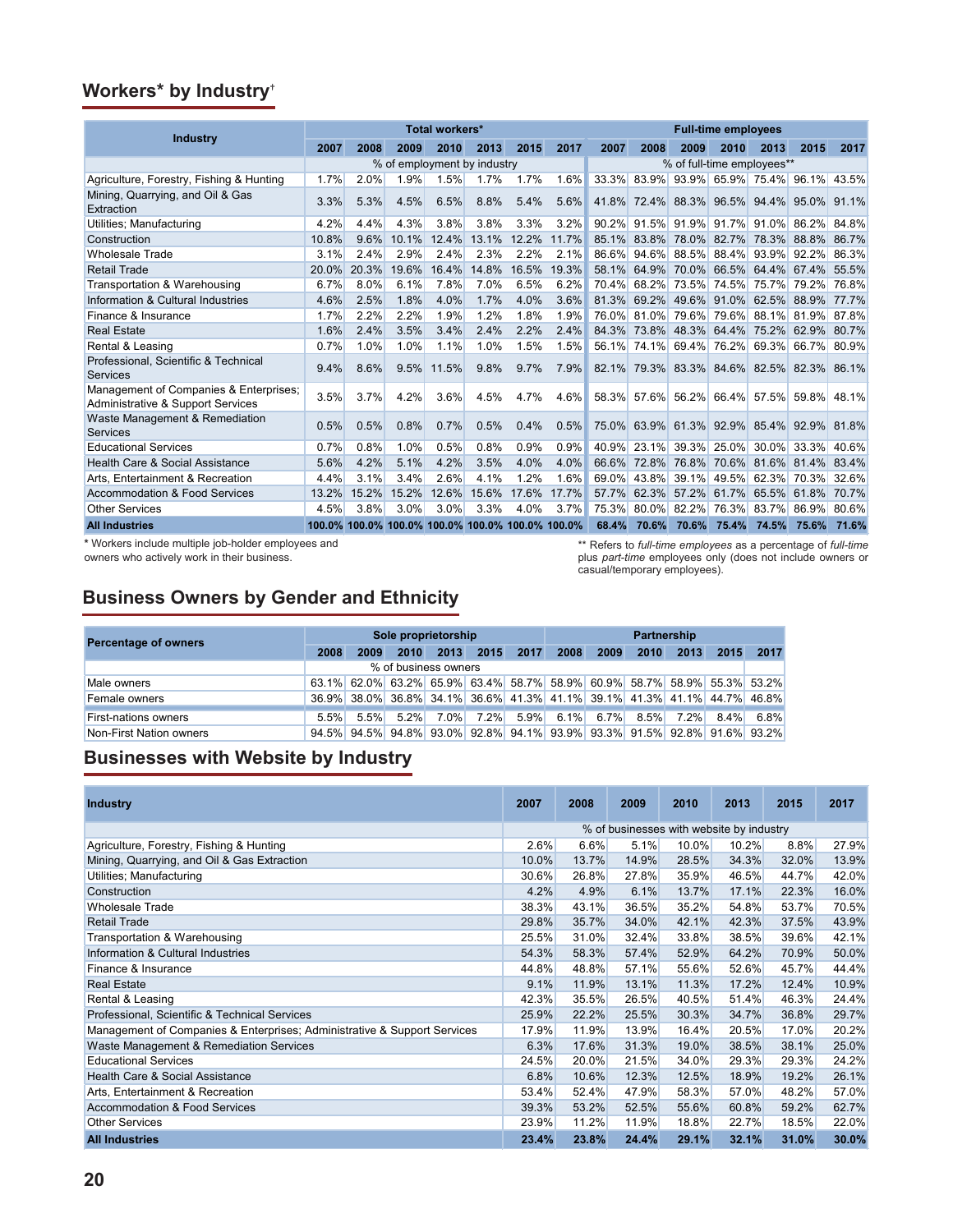## **Business Gross Revenue\* Categories by Selected Industry**

| Industry                                              | 2008           |                |                      |                | 2009 2010 2013 2015 2017 |                           | <b>Industry</b>                                                                           | 2008  | 2009 |                           | 2010 2013 2015 |                | 2017                      |
|-------------------------------------------------------|----------------|----------------|----------------------|----------------|--------------------------|---------------------------|-------------------------------------------------------------------------------------------|-------|------|---------------------------|----------------|----------------|---------------------------|
|                                                       |                |                | number of businesses |                |                          |                           |                                                                                           |       |      | number of businesses      |                |                |                           |
| <b>Agriculture, Forestry, Fishing</b><br>and Hunting  | 152            | 158            | 130                  | 176            | 205                      | 104                       | <b>Management of Co &amp;</b><br>Enterprises; Administrative &<br><b>Support Services</b> | 193   | 201  | 214                       | 264            | 241            | 247                       |
| No response                                           | 12             | $\overline{7}$ | x                    | 9              | x                        | $\boldsymbol{x}$          | No response                                                                               | 20    | 20   | 29                        | 22             | 15             | 21                        |
| $<$ \$50,000                                          | 122            | 133            | 109                  | 147            | 177                      | 69                        | $<$ \$50,000                                                                              | 107   | 114  | 102                       | 129            | 116            | 120                       |
| \$50,000 to \$99,999                                  | $\overline{7}$ | 8              | 6                    | 9              | 10                       | 9                         | \$50,000 to \$99,999                                                                      | 31    | 35   | 35                        | 48             | 41             | 48                        |
| \$100,000 to \$499,999                                | 9              | $\overline{7}$ | 6                    | $\overline{7}$ | 6                        | 14                        | \$100,000 to \$499,999                                                                    | 28    | 22   | 37                        | 47             | 53             | 45                        |
| \$500,000 to \$999,999 <sup>2</sup>                   | х              | x              | x                    | x              | x                        | $\mathsf{x}$              | \$500,000 to \$999,999 <sup>2</sup>                                                       | X     | 6    | 8                         | 9              | $\overline{7}$ | 6                         |
| > \$1,000,000                                         | X              | X              | X                    | X              | X                        | $\boldsymbol{\mathsf{x}}$ | > \$1.000.000                                                                             | X     | x    | X                         | 9              | 9              | 8                         |
| Mining, Quarrying, and Oil & Gas<br><b>Extraction</b> | 146            | 168            | 172                  | 198            | 200                      | 194                       | <b>Health Care &amp; Social Assistance</b>                                                | 151   | 154  | 152                       | 180            | 177            | 188                       |
| No response                                           | 20             | 10             | 21                   | 16             | 31                       | 18                        | No response                                                                               | 18    | 19   | 15                        | 21             | 22             | $\overline{22}$           |
| $<$ \$50,000                                          | 61             | 75             | 90                   | 78             | 84                       | 77                        | $<$ \$50,000                                                                              | 74    | 73   | 62                        | 85             | 57             | 64                        |
| \$50,000 to \$99,999                                  | 9              | 14             | 11                   | 19             | 19                       | 24                        | \$50,000 to \$99,999                                                                      | 19    | 27   | 31                        | 31             | 29             | 32                        |
| \$100,000 to \$499,999                                | 29             | 35             | 26                   | 39             | 28                       | 45                        | \$100,000 to \$499,999                                                                    | 28    | 24   | 34                        | 36             | 49             | 57                        |
| \$500,000 to \$999,999 <sup>2</sup>                   | 8              | 14             | 10                   | 14             | 16                       | 8                         | \$500,000 to \$999,999 <sup>2</sup>                                                       | 8     | 8    | $\overline{7}$            | $\overline{4}$ | 13             | $\overline{7}$            |
| > \$1,000,000                                         | 19             | 20             | 14                   | 32             | 22                       | 22                        | > \$1,000,000                                                                             | x     | X    | $\pmb{\times}$            | x              | $\overline{7}$ | $\overline{7}$            |
| <b>Construction</b>                                   | 391            | 380            | 454                  | 596            | 548                      | 506                       | <b>Accommodation &amp; Food Services</b>                                                  | 222   | 219  | 216                       | 227            | 240            | 236                       |
| No response                                           | 25             | 19             | 44                   | 39             | 35                       | 34                        | No response                                                                               | 28    | 32   | 40                        | 27             | 21             | 25                        |
| $<$ \$50.000                                          | 137            | 113            | 141                  | 196            | 183                      | 170                       | $<$ \$50.000                                                                              | 61    | 66   | 63                        | 63             | 73             | 69                        |
| \$50,000 to \$99,999                                  | 60             | 85             | 84                   | 121            | 100                      | 96                        | \$50,000 to \$99,999                                                                      | 26    | 21   | 22                        | 26             | 26             | 27                        |
| \$100,000 to \$499,999                                | 114            | 107            | 120                  | 166            | 154                      | 122                       | \$100,000 to \$499,999                                                                    | 56    | 55   | 46                        | 55             | 75             | 58                        |
| \$500,000 to \$999,999 <sup>2</sup>                   | 25             | 24             | 27                   | 26             | 29                       | 41                        | \$500,000 to \$999,999 <sup>2</sup>                                                       | 25    | 27   | 22                        | 27             | 17             | 32                        |
| > \$1,000,000                                         | 30             | 32             | 38                   | 48             | 47                       | 43                        | > \$1,000,000                                                                             | 26    | 18   | 23                        | 29             | 28             | 25                        |
| <b>Retail Trade</b>                                   | 297            | 300            | 273                  | 274            | 256                      | 253                       | <b>Other Services</b>                                                                     | 179   | 151  | 154                       | 185            | 195            | 214                       |
| No response                                           | 31             | 31             | 38                   | 21             | 18                       | 30                        | No response                                                                               | 15    | 9    | 9                         | 6              | 8              | 22                        |
| $<$ \$50,000                                          | 77             | 85             | 77                   | 82             | 70                       | 77                        | $<$ \$50,000                                                                              | 91    | 76   | 76                        | 96             | 98             | 97                        |
| \$50,000 to \$99,999                                  | 27             | 27             | 14                   | 20             | 20                       | 19                        | \$50,000 to \$99,999                                                                      | 26    | 24   | 20                        | 28             | 33             | 34                        |
| \$100,000 to \$499,999                                | 49             | 56             | 46                   | 51             | 47                       | 47                        | \$100,000 to \$499,999                                                                    | 39    | 34   | 36                        | 42             | 41             | 43                        |
| \$500,000 to \$999.999 <sup>2</sup>                   | 33             | 27             | 27                   | 25             | 28                       | 19                        | \$500,000 to \$999,999 <sup>2</sup>                                                       | х     | x    | 9                         | 11             | 8              | 14                        |
| > \$1.000.000                                         | 80             | 74             | 71                   | 75             | 73                       | 62                        | > \$1.000.000                                                                             | x     | x    | $\boldsymbol{\mathsf{x}}$ | x              | $\overline{7}$ | $\boldsymbol{\mathsf{x}}$ |
| <b>Prof. Scientific &amp; Technical</b>               | 445            | 462            | 501                  | 599            | 543                      | 505                       | <b>All Industries</b>                                                                     | 2.960 |      | 3,017 3,046               | 3,527          | 3,415          | 3.199                     |
| No response                                           | 23             | 32             | 43                   | 44             | 32                       | 35                        | No response                                                                               | 276   | 253  | 353                       | 288            | 256            | 300                       |
| $<$ \$50,000                                          | 212            | 218            | 226                  | 261            | 238                      | 252                       | $<$ \$50,000                                                                              | 1,298 |      | 1,323 1,268               | 1,475          | 1,416          | 1.317                     |
| \$50,000 to \$99,999                                  | 72             | 82             | 88                   | 114            | 107                      | 85                        | \$50,000 to \$99,999                                                                      | 371   | 426  | 413                       | 528            | 506            | 467                       |
| \$100,000 to \$499,999                                | 100            | 93             | 113                  | 138            | 120                      | 106                       | \$100,000 to \$499,999                                                                    | 581   | 578  | 603                       | 750            | 749            | 670                       |
| \$500,000 to \$999,999 <sup>2</sup>                   | 18             | 17             | 14                   | 21             | 20                       | 14                        | \$500,000 to \$999,999 <sup>2</sup>                                                       | 176   | 189  | 177                       | 185            | 192            | 184                       |
| > \$1,000,000                                         | 20             | 20             | 17                   | 21             | 26                       | 13                        | > \$1,000,000                                                                             | 258   | 248  | 232                       | 301            | 296            | 261                       |

\* Gross revenue is reported by businesses for the previous year.<br>1 For the years 2009 to 2013, this category was \$100,000 to \$549,999.<br><sup>2</sup> For the years 2009 to 2013, this category was \$550,000 to \$999,999.

## **New Employees Hired in Six Month Period Prior to Survey, by Industry**

| <b>Industry</b>                                                             | 2007           | 2008                | 2009                                | 2010 | 2013 | 2015 | 2017 |  |  |
|-----------------------------------------------------------------------------|----------------|---------------------|-------------------------------------|------|------|------|------|--|--|
|                                                                             |                | number of employees |                                     |      |      |      |      |  |  |
| Agriculture, Forestry, Fishing & Hunting                                    | $\overline{2}$ | 22                  | 9                                   | 32   | 43   | 16   | 18   |  |  |
| Mining, Quarrying, and Oil & Gas Extraction                                 | 188            | 684                 | 63                                  | 471  | 202  | 133  | 213  |  |  |
| Utilities; Manufacturing                                                    | 46             | 43                  | 23                                  | 56   | 38   | 39   | 62   |  |  |
| Construction                                                                | 268            | 435                 | 276                                 | 619  | 400  | 219  | 276  |  |  |
| <b>Wholesale Trade</b>                                                      | 41             | 37                  | 48                                  | 58   | 60   | 41   | 50   |  |  |
| <b>Retail Trade</b>                                                         | 643            | 446                 | 434                                 | 531  | 406  | 516  | 376  |  |  |
| Transportation & Warehousing                                                | 175            | 119                 | 80                                  | 215  | 74   | 106  | 98   |  |  |
| Information & Cultural Industries                                           | 72             | 64                  | 52                                  | 136  | 76   | 49   | 51   |  |  |
| Finance & Insurance                                                         | 31             | 66                  | 36                                  | 29   | 24   | 26   | 32   |  |  |
| <b>Real Estate</b>                                                          | 5              | 22                  | 30                                  | 21   | 61   | 8    | 35   |  |  |
| Rental & Leasing                                                            | 26             | 36                  | 18                                  | 51   | 27   | 69   | 43   |  |  |
| Professional, Scientific & Technical Services                               | 117            | 387                 | 65                                  | 198  | 226  | 269  | 96   |  |  |
| Management of Companies & Enterprises;<br>Administrative & Support Services | 65             | 52                  | 49                                  | 349  | 83   | 78   | 73   |  |  |
| Waste Management & Remediation Services                                     | 15             | 10                  | 33                                  | 10   | 13   | 8    | 11   |  |  |
| <b>Educational Services</b>                                                 | 6              | 12                  | 7                                   | 1    | 7    | 15   | 1    |  |  |
| Health Care & Social Assistance                                             | 103            | 55                  | 52                                  | 62   | 56   | 83   | 48   |  |  |
| Arts, Entertainment & Recreation                                            | 122            | 55                  | 178                                 | 126  | 178  | 16   | 18   |  |  |
| <b>Accommodation &amp; Food Services</b>                                    | 468            | 870                 | 583                                 | 675  | 801  | 748  | 785  |  |  |
| Other Services                                                              | 84             | 53                  | 32                                  | 45   | 62   | 53   | 49   |  |  |
| <b>All Industries</b>                                                       | 2.477          |                     | 3,468 2,068 3,685 2,837 2,492 2,336 |      |      |      |      |  |  |

| <b>Industry</b>                                                                | 2008     | 2009     | 2010                 | 2013      | 2015                                | 2017           |
|--------------------------------------------------------------------------------|----------|----------|----------------------|-----------|-------------------------------------|----------------|
|                                                                                |          |          | number of businesses |           |                                     |                |
| Management of Co &<br>Enterprises; Administrative &<br><b>Support Services</b> | 193      | 201      | 214                  | 264       | 241                                 | 247            |
| No response                                                                    | 20       | 20       | 29                   | 22        | 15                                  | 21             |
| $<$ \$50,000                                                                   | 107      | 114      | 102                  | 129       | 116                                 | 120            |
| \$50,000 to \$99,999                                                           | 31       | 35       | 35                   | 48        | 41                                  | 48             |
| \$100,000 to \$499,999                                                         | 28       | 22       | 37                   | 47        | 53                                  | 45             |
| \$500,000 to \$999,999 <sup>2</sup>                                            | x        | 6        | 8                    | 9         | 7                                   | 6              |
| > \$1,000,000                                                                  | x        | X        | X                    | 9         | 9                                   | 8              |
| <b>Health Care &amp; Social Assistance</b>                                     | 151      | 154      | 152                  | 180       | 177                                 | 188            |
| No response                                                                    | 18       | 19       | 15                   | 21        | 22                                  | 22             |
| $<$ \$50,000                                                                   | 74       | 73       | 62                   | 85        | 57                                  | 64             |
| \$50,000 to \$99,999                                                           | 19       | 27       | 31                   | 31        | 29                                  | 32             |
| \$100,000 to \$499,999 <sup>1</sup>                                            | 28       | 24       | 34                   | 36        | 49                                  | 57             |
| \$500,000 to \$999,999 <sup>2</sup>                                            | 8        | 8        | 7                    | 4         | 13                                  | $\overline{7}$ |
| > \$1,000,000                                                                  | x        | X        | X                    | X         | 7                                   | $\overline{7}$ |
| <b>Accommodation &amp; Food Services</b>                                       | 222      | 219      | 216                  | 227       | 240                                 | 236            |
| No response                                                                    | 28       | 32       | 40                   | 27        | 21                                  | 25             |
| $<$ \$50,000                                                                   | 61       | 66       | 63                   | 63        | 73                                  | 69             |
| \$50,000 to \$99,999                                                           | 26       | 21       | 22                   | 26        | 26                                  | 27             |
| \$100,000 to \$499,999                                                         | 56       | 55       | 46                   | 55        | 75                                  | 58             |
| \$500,000 to \$999,999 <sup>2</sup>                                            | 25<br>26 | 27<br>18 | 22<br>23             | 27        | 17                                  | 32<br>25       |
| > \$1,000,000<br><b>Other Services</b>                                         | 179      | 151      | 154                  | 29<br>185 | 28<br>195                           | 214            |
| No response                                                                    | 15       | 9        | 9                    | 6         | 8                                   | 22             |
| $<$ \$50,000                                                                   | 91       | 76       | 76                   | 96        | 98                                  | 97             |
| \$50,000 to \$99,999                                                           | 26       | 24       | 20                   | 28        | 33                                  | 34             |
| \$100,000 to \$499,999                                                         | 39       | 34       | 36                   | 42        | 41                                  | 43             |
| \$500,000 to \$999,999 <sup>2</sup>                                            | x        | x        | 9                    | 11        | 8                                   | 14             |
| > \$1,000,000                                                                  | X        | X        | x                    | X         | 7                                   | x              |
| <b>All Industries</b>                                                          |          |          |                      |           | 2,960 3,017 3,046 3,527 3,415 3,199 |                |
| No response                                                                    | 276      | 253      | 353                  | 288       | 256                                 | 300            |
| $<$ \$50,000                                                                   | 1,298    | 1,323    | 1,268                | 1,475     | 1,416                               | 1,317          |
| \$50,000 to \$99,999                                                           | 371      | 426      | 413                  | 528       | 506                                 | 467            |
| \$100,000 to \$499,999                                                         | 581      | 578      | 603                  | 750       | 749                                 | 670            |
| \$500,000 to \$999,999 <sup>2</sup>                                            | 176      | 189      | 177                  | 185       | 192                                 | 184            |
| > \$1,000,000                                                                  | 258      | 248      | 232                  | 301       | 296                                 | 261            |

## **Difficulty Finding Staff in Six Month Period Prior to Survey, by Industry**

| <b>Industry</b>                                                                        | 2008  | 2009        | 2010             | 2013        | 2015                    | 2017        |
|----------------------------------------------------------------------------------------|-------|-------------|------------------|-------------|-------------------------|-------------|
|                                                                                        |       |             | % of businesses* |             |                         |             |
| Agriculture, Forestry, Fishing & Hunting                                               | 85.7% | 50.0%       |                  | 83.3% 30.0% | 57.1%                   | 25.0%       |
| Mining, Quarrying, and Oil & Gas Extraction                                            | 80.0% | 38.5%       | 47.5%            | 38.9%       | 34.5%                   | 36.4%       |
| Utilities; Manufacturing                                                               |       | 80.8% 73.3% | 68.2%            |             | 40.0% 58.8%             | 61.1%       |
| Construction                                                                           | 73.0% | 61.1%       | 72.9%            |             | 62.2% 46.0% 57.3%       |             |
| <b>Wholesale Trade</b>                                                                 | 77.8% | 47.4%       | 44.4%            | 61.5%       | 73.3%                   | 78.6%       |
| Retail Trade                                                                           | 69.6% | 69.8%       | 61.9%            | 59.8%       | 49.5%                   | 52.9%       |
| Transportation & Warehousing                                                           | 62.5% | 42.3%       | 40.0%            | 64.9%       | 43.2%                   | 65.4%       |
| Information & Cultural Industries                                                      | 72.7% | 50.0%       | 66.7%            |             | 50.0% 37.5%             | 66.7%       |
| Finance & Insurance                                                                    | 66.7% | 66.7%       | 80.0%            |             | 76.9% 57.1% 68.8%       |             |
| Real Estate                                                                            | 85.7% | 60.0%       | 66.7%            |             | 75.0% 66.7%             | 33.3%       |
| Rental & Leasing                                                                       |       | 77.8% 75.0% | 66.7%            | 25.0%       |                         | 30.0% 71.4% |
| Professional, Scientific & Technical Services                                          | 55.8% | 51.9%       | 57.1%            |             | 50.0% 42.2%             | 59.0%       |
| Management of Companies & Enterprises;<br><b>Administrative &amp; Support Services</b> | 73.1% | 54.2%       | 45.7%            |             | 56.7% 64.3% 41.7%       |             |
| Waste Management & Remediation Services                                                | 50.0% | 33.3%       | 40.0%            | 57.1%       | 33.3% 50.0%             |             |
| <b>Educational Services</b>                                                            | 60.0% | 50.0%       | 100.0%           | 50.0%       | 75.0%                   | 0.0%        |
| Health Care & Social Assistance                                                        | 74.1% | 68.2%       | 66.7%            |             | 50.0% 52.0%             | 68.0%       |
| Arts, Entertainment & Recreation                                                       | 73.3% | 27.3%       | 33.3%            | 50.0%       | 40.0%                   | 60.0%       |
| Accommodation & Food Services                                                          | 79.5% | 72.5%       | 61.1%            |             | 75.0% 71.0%             | 69.9%       |
| <b>Other Services</b>                                                                  | 80.0% | 58.8%       |                  |             | 56.5% 61.5% 52.2% 57.1% |             |
| <b>All Industries</b>                                                                  |       | 72.4% 61.0% |                  |             | 59.7% 58.7% 53.2%       | 58.3%       |

*\* Businesses with vacancies in the last 6 months*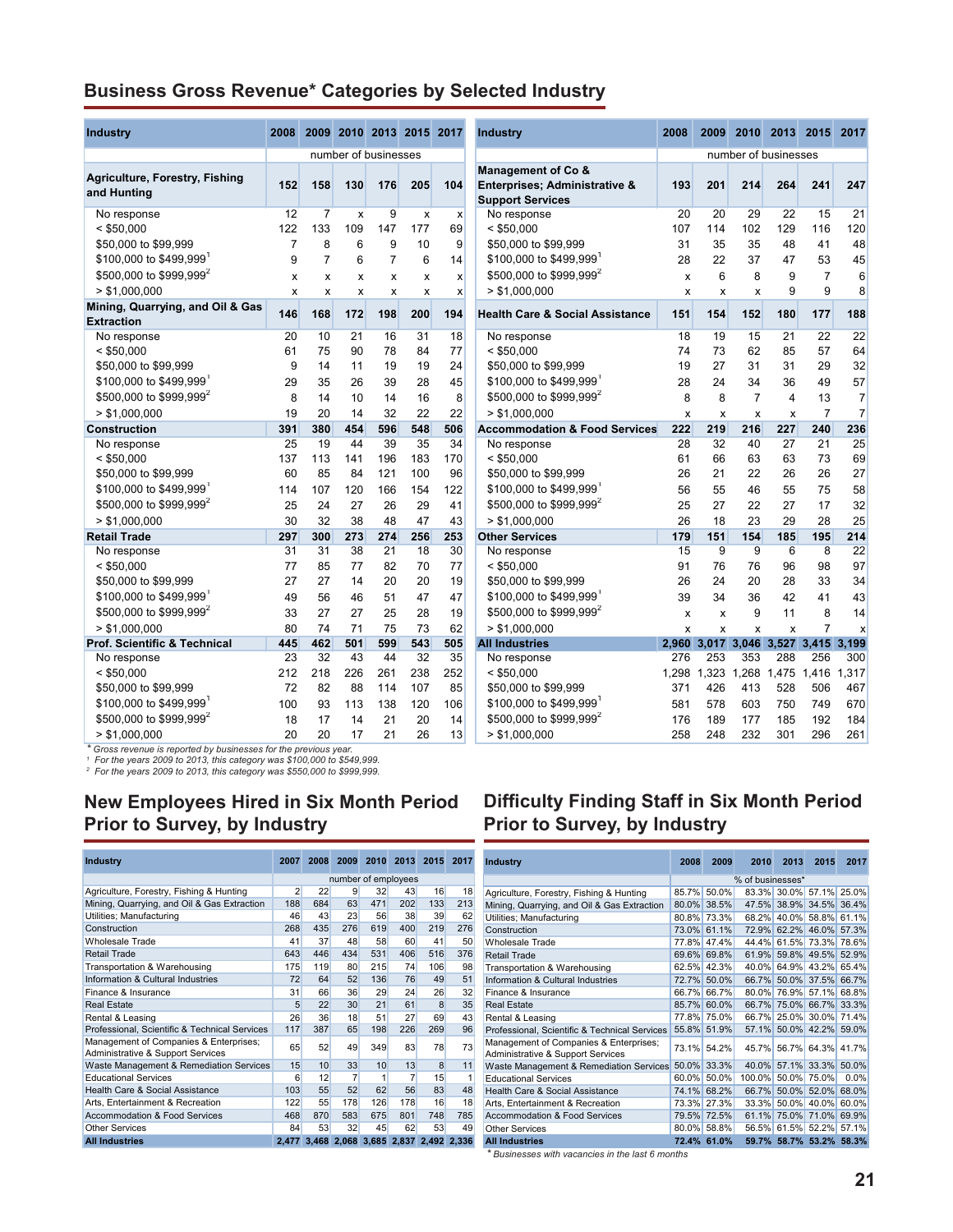|  |  |  | <b>Current Vacancies by Occupational Classification</b> |  |
|--|--|--|---------------------------------------------------------|--|
|--|--|--|---------------------------------------------------------|--|

| <b>Number of Current Vacancies by Occupational Classification (NOC 2006)</b> | 2007           | 2008           | 2009           | 2010                | 2013           | 2015           | 2017           |
|------------------------------------------------------------------------------|----------------|----------------|----------------|---------------------|----------------|----------------|----------------|
|                                                                              |                |                |                | number of vacancies |                |                |                |
| Senior Management                                                            | 4              | 3              |                | 2                   |                |                | 3              |
| Middle and Other Management                                                  | 32             | 37             | 17             | 29                  | 22             | 30             | 9              |
| Professionals in Business and Finance                                        | 9              | $\overline{2}$ | 6              | 3                   | 8              | 4              | 5              |
| <b>Skilled Admin and Business</b>                                            | 18             | 15             | 4              | 13                  | 16             | 6              | 16             |
| Clerical                                                                     | 43             | 100            | 26             | 69                  | 38             | 35             | 11             |
| Professionals in Natural and Applied Sciences                                | 18             | 19             | 11             | 27                  | 20             | 15             | 5              |
| Technical Related to Natural and Applied Sciences                            | 34             | 31             | 8              | 10                  | 48             | 14             | 13             |
| Professionals in Health                                                      | $\mathbf{1}$   | 4              | 1              | 5                   | 5              | 5              | $\mathbf 0$    |
| <b>Technical and Related in Health</b>                                       | 5              | $\overline{2}$ | $\mathbf{1}$   | 4                   |                | 5              | $\overline{2}$ |
| Assisting in Support of Health Services                                      | $\mathbf{1}$   | 3              | $\overline{2}$ | $\overline{2}$      | $\mathbf{0}$   | $\mathbf 0$    | 3              |
| Professionals in Social Science, Education, Gov't Services and Religion      | 6              | 7              | 1              | 0                   | $\overline{2}$ | 8              | 26             |
| Paraprofessionals in Law, Social Services, Education and Religion            | 21             | 18             | 15             | 12                  | 9              | 8              | $\overline{7}$ |
| Professionals in Art and Culture                                             | 2              | 5              | 3              | 0                   | 3              | $\Omega$       | $\mathbf{1}$   |
| Technical and Skilled in Art, Culture, Recreation and Sport                  | 3              | 4              | 5              | 5                   | $\overline{2}$ |                | $\overline{2}$ |
| Skilled Sales and Service                                                    | 67             | 94             | 40             | 31                  | 60             | 38             | 32             |
| Intermediate Sales and Service                                               | 113            | 256            | 117            | 174                 | 101            | 85             | 88             |
| <b>Elemental Sales and Service</b>                                           | 166            | 166            | 93             | 161                 | 112            | 37             | 39             |
| Trades and Skilled Transport and Equipment Operators                         | 120            | 164            | 45             | 133                 | 155            | 61             | 61             |
| Intermediate in Transport, Equipment Operation, Installation and Maintenance | 51             | 126            | 16             | 43                  | 38             | 149            | 71             |
| Trades Helpers, Construction Labourers and Related                           | 8              | 68             | $\overline{7}$ | 21                  | 12             | 40             | 6              |
| Skilled in Primary Industry                                                  | $\overline{3}$ | 19             | $\Omega$       | 4                   | 5              | 0              | $\overline{2}$ |
| Intermediate in Primary Industry                                             | 0              | $\overline{2}$ | $\Omega$       | $\Omega$            | 1              | 3              | $\mathbf{0}$   |
| Labourers in Primary Industry                                                | $\overline{3}$ | 0              | $\Omega$       | 0                   | 7              | $\Omega$       | 6              |
| Processing, Manufacturing and Utility Supervisors and Skilled Operators      | $\overline{0}$ | 4              | $\Omega$       | $\Omega$            | $\overline{4}$ | $\Omega$       | $\mathbf{0}$   |
| Processing and Manufacturing Machine Operators and Assemblers                | $\overline{2}$ | 12             | 8              | 3                   | 3              | 3              | $\overline{2}$ |
| Labourers in Processing, Manufacturing and Utilities                         | $\overline{7}$ | $\Omega$       | 10             | $\Omega$            |                | $\mathfrak{p}$ | 1              |
| <b>Total Vacancies</b>                                                       | 737            | 1,161          | 437            | 751                 | 674            | 550            | 411            |

# **Businesses that Export by Industry Seasonal Businesses by Industry**

| <b>Industry</b>                                                             | 2008           |                | 2009 2010 2013 2015 2017 |                      |                |     | <b>Industry</b>                                                             | 2008           | 2009           |                      | 2010 2013 2015 |                 | 2017           |
|-----------------------------------------------------------------------------|----------------|----------------|--------------------------|----------------------|----------------|-----|-----------------------------------------------------------------------------|----------------|----------------|----------------------|----------------|-----------------|----------------|
|                                                                             |                |                |                          |                      |                |     |                                                                             |                |                |                      |                |                 |                |
|                                                                             |                |                |                          | number of businesses |                |     |                                                                             |                |                | number of businesses |                |                 |                |
| Agriculture, Forestry, Fishing & Hunting                                    | 55             | 55             | 50                       | 64                   | 85             | 24  | Agriculture, Forestry, Fishing & Hunting                                    | 112            | 118            | 100                  | 134            | 154             | 48             |
| Mining, Quarrying, and Oil & Gas Extraction                                 | 35             | 28             | 21                       | 25                   | 26             | 15  | Mining, Quarrying, and Oil & Gas Extraction                                 | 104            | 123            | 117                  | 113            | 136             | 127            |
| Utilities; Manufacturing                                                    | 43             | 39             | 35                       | 33                   | 16             | 18  | Utilities; Manufacturing                                                    | 23             | 20             | 18                   | 19             | 18              | 10             |
| Construction                                                                | 22             | 23             | 24                       | 21                   | 19             | 23  | Construction                                                                | 52             | 53             | 54                   | 99             | 78              | 66             |
| <b>Wholesale Trade</b>                                                      | 14             | 19             | 17                       | 17                   | 14             | 17  | <b>Wholesale Trade</b>                                                      |                | 8              | 6                    | 10             | $5\overline{)}$ | 6              |
| <b>Retail Trade</b>                                                         | 41             | 41             | 32                       | 32                   | 27             | 23  | <b>Retail Trade</b>                                                         | 18             | 31             | 14                   | 22             | 25              | 13             |
| Transportation & Warehousing                                                | 28             | 23             | 36                       | 16                   | 23             | 21  | Transportation & Warehousing                                                | 32             | 36             | 38                   | 42             | 45              | 13             |
| Information & Cultural Industries                                           | 25             | 22             | 24                       | 24                   | 17             | 16  | Information & Cultural Industries                                           | 3              |                | 4                    | 3              | 5 <sup>5</sup>  | $\overline{2}$ |
| Finance & Insurance                                                         | $\overline{2}$ |                | 3                        |                      | 2              | 6   | Finance & Insurance                                                         | 0              | $\Omega$       | 0                    |                |                 |                |
| <b>Real Estate</b>                                                          | 0              |                | $\overline{2}$           |                      | $\overline{2}$ | 9   | <b>Real Estate</b>                                                          |                | 3              | $\overline{3}$       |                |                 | 12             |
| Rental & Leasing                                                            | 5              | 2              | $\overline{3}$           | 5                    |                |     | Rental & Leasing                                                            | 6              |                |                      | 14             | 13              | 5              |
| Professional, Scientific & Technical Services                               | 111            | 100            | 107                      | 116                  | 103            | 93  | Professional, Scientific & Technical Services                               | 17             | 22             | 25                   | 26             | 16              | 19             |
| Management of Companies & Enterprises;<br>Administrative & Support Services | 5              |                |                          | 13                   |                | 21  | Management of Companies & Enterprises;<br>Administrative & Support Services | 26             | 26             | 20                   | 32             | 31              | 33             |
| Waste Management & Remediation Services                                     | $\overline{2}$ | $\overline{3}$ | $\overline{2}$           |                      | 3              |     | Waste Management & Remediation Services                                     | 6              | 3              | 4                    | $\overline{4}$ |                 | $\Omega$       |
| <b>Educational Services</b>                                                 | 3              | 6              | 3 <sup>1</sup>           |                      | 10             | 9   | <b>Educational Services</b>                                                 | 9              | $\overline{9}$ | 6                    | 11             | 11              | 6              |
| Health Care & Social Assistance                                             | $\overline{2}$ |                | 5                        | 11                   | $\overline{7}$ |     | Health Care & Social Assistance                                             | $\overline{2}$ |                | $\overline{2}$       | 5              | 3               |                |
| Arts, Entertainment & Recreation                                            | 40             | 43             | 28                       | 26                   | 12             | 21  | Arts, Entertainment & Recreation                                            | 51             | 54             | 50                   | 38             | 15              | 21             |
| <b>Accommodation &amp; Food Services</b>                                    | 5              | 11             | 5                        |                      |                |     | Accommodation & Food Services                                               | 68             | 70             | 69                   | 67             | 75              | 65             |
| <b>Other Services</b>                                                       | 17             |                | 11                       | 14                   | 6              | 15  | <b>Other Services</b>                                                       | 14             | 13             |                      |                | 16              | 23             |
| <b>All Industries</b>                                                       | 455            | 435            | 415                      | 436                  | 381            | 342 | <b>All Industries</b>                                                       | 551            | 598            | 544                  | 648            | 648             | 477            |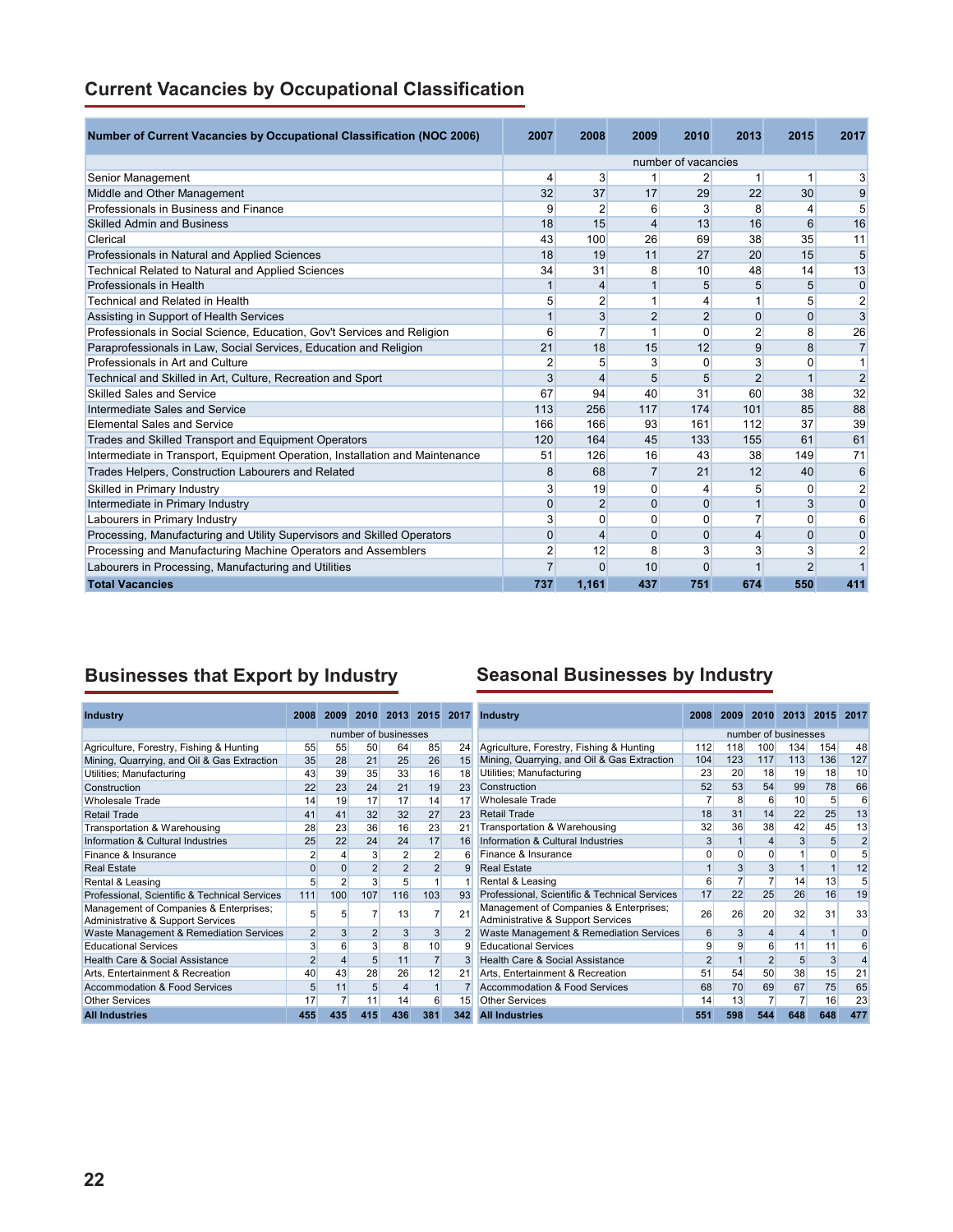# **Longitudinal Tables of Yukon Business Surveys**

*The following tables present data for Yukon businesses which have responded to at least any 2 consecutive Yukon Business Surveys conducted since 2006. Based on reported values, the following data track changes in revenue categories and number of workers of these businesses over this period.* 

## **Gross Revenues\* Compared to Previous Business Survey**

|                                               | <b>Changes in revenue</b><br>category from previous<br>survey | 2007 <sup>r</sup> | 2008 <sup>r</sup> | 2009 <sup>r</sup> | $2010^r$        | 2013 <sup>r</sup> | $2015$ <sup>r</sup> | 2017  |
|-----------------------------------------------|---------------------------------------------------------------|-------------------|-------------------|-------------------|-----------------|-------------------|---------------------|-------|
| <b>Selected Industries</b>                    |                                                               |                   |                   |                   | % of businesses |                   |                     |       |
| Mining, Quarrying and Oil & Gas Extraction    | Lower                                                         | 12.8%             | 12.5%             | 4.2%              | 24.7%           | 11.0%             | 25.4%               | 15.9% |
|                                               | No change                                                     | 59.0%             | 75.0%             | 79.2%             | 69.9%           | 53.4%             | 61.2%               | 61.4% |
|                                               | Higher                                                        | 28.2%             | 12.5%             | 16.7%             | 5.5%            | 35.6%             | 13.4%               | 22.7% |
| Construction                                  | Lower                                                         | 11.3%             | 21.3%             | 11.7%             | 20.3%           | 15.2%             | 21.2%               | 17.6% |
|                                               | No change                                                     | 60.1%             | 64.3%             | 65.8%             | 60.6%           | 56.8%             | 63.1%               | 57.6% |
|                                               | Higher                                                        | 28.6%             | 14.5%             | 22.6%             | 19.1%           | 28.0%             | 15.7%               | 24.8% |
| <b>Retail Trade</b>                           | Lower                                                         | 12.0%             | 9.3%              | 8.5%              | 11.2%           | 8.1%              | 9.2%                | 10.0% |
|                                               | No change                                                     | 49.1%             | 69.9%             | 80.9%             | 76.0%           | 78.9%             | 84.0%               | 76.0% |
|                                               | Higher                                                        | 38.9%             | 20.8%             | 10.6%             | 12.8%           | 13.0%             | 6.7%                | 14.0% |
| Professional, Scientific & Technical Services | Lower                                                         | 8.2%              | 17.0%             | 12.6%             | 9.8%            | 12.1%             | 18.4%               | 13.8% |
|                                               | No change                                                     | 74.2%             | 72.9%             | 77.8%             | 76.5%           | 69.1%             | 66.5%               | 68.6% |
|                                               | Higher                                                        | 17.5%             | 10.1%             | 9.6%              | 13.7%           | 18.9%             | 15.2%               | 17.6% |
| Management of Companies and Enterprises;      | Lower                                                         | 9.1%              | 12.6%             | 7.4%              | 15.3%           | 7.1%              | 21.8%               | 8.5%  |
| Administrative and Support Services           | No change                                                     | 81.8%             | 75.9%             | 80.3%             | 69.4%           | 67.3%             | 65.5%               | 74.4% |
|                                               | Higher                                                        | 9.1%              | 11.5%             | 12.3%             | 15.3%           | 25.5%             | 12.7%               | 17.1% |
| Accommodation & Food Services                 | Lower                                                         | 11.6%             | 9.6%              | 16.7%             | 16.1%           | 5.8%              | 9.0%                | 6.6%  |
|                                               | No change                                                     | 53.7%             | 76.0%             | 73.8%             | 67.7%           | 64.4%             | 73.8%               | 75.8% |
|                                               | Higher                                                        | 34.7%             | 14.4%             | 9.5%              | 16.1%           | 29.8%             | 17.2%               | 17.6% |
| <b>All industries</b>                         | Lower                                                         | 9.5%              | 14.6%             | 9.6%              | 13.1%           | 11.0%             | 15.6%               | 14.7% |
|                                               | No change                                                     | 65.3%             | 73.2%             | 78.1%             | 74.2%           | 69.7%             | 70.4%               | 67.4% |
|                                               | <b>Higher</b>                                                 | 25.2%             | 12.2%             | 12.3%             | 12.7%           | 19.3%             | 13.9%               | 17.9% |

The table above shows the changes in gross revenue categories (as displayed in the graph on page 9) reported by businesses tracked over the survey years. In the 2017 survey, 14.7% of Yukon businesses reported a **decrease** in 2016 gross revenues that caused them to fall into a lower revenue category than in the previous business survey (2015). For 67.4% of businesses, gross revenues reported in the 2017 survey **remained in the same revenue category** as in the 2015 survey. In the 2017 survey, reported revenues of 17.9% of businesses **increased** enough to rise into a higher revenue category than in the 2015 survey.

#### **Number of Workers Compared to Previous Business Survey**

|                                               | Change in number of<br>workers from previous<br>survey | $2007$ <sup>r</sup> | $2008^r$ | 2009 <sup>r</sup> | $2010^r$        | $2013$ <sup>r</sup> | $2015$ <sup>r</sup> | 2017  |
|-----------------------------------------------|--------------------------------------------------------|---------------------|----------|-------------------|-----------------|---------------------|---------------------|-------|
| <b>Selected Industries</b>                    |                                                        |                     |          |                   | % of businesses |                     |                     |       |
| Mining, Quarrying and Oil & Gas Extraction    | Less workers reported                                  | 17.3%               | 45.5%    | 32.9%             | 26.8%           | 18.8%               | 44.1%               | 19.1% |
|                                               | No change                                              | 48.1%               | 29.1%    | 44.7%             | 29.3%           | 34.1%               | 35.3%               | 40.4% |
|                                               | More workers reported                                  | 34.6%               | 25.5%    | 22.4%             | 43.9%           | 47.1%               | 20.6%               | 40.4% |
| Construction                                  | Less workers reported                                  | 19.0%               | 24.2%    | 24.4%             | 16.1%           | 21.8%               | 28.3%               | 21.2% |
|                                               | No change                                              | 57.1%               | 51.3%    | 53.8%             | 50.9%           | 46.9%               | 51.5%               | 51.5% |
|                                               | More workers reported                                  | 23.9%               | 24.6%    | 21.8%             | 33.0%           | 31.3%               | 20.2%               | 27.3% |
| <b>Retail Trade</b>                           | Less workers reported                                  | 32.2%               | 26.9%    | 29.8%             | 25.4%           | 20.6%               | 38.1%               | 25.4% |
|                                               | No change                                              | 38.3%               | 41.0%    | 43.9%             | 42.0%           | 38.9%               | 37.5%               | 40.4% |
|                                               | More workers reported                                  | 29.4%               | 32.2%    | 26.3%             | 32.7%           | 40.6%               | 24.4%               | 34.2% |
| Professional, Scientific & Technical Services | Less workers reported                                  | 13.6%               | 16.4%    | 14.1%             | 14.0%           | 14.0%               | 16.7%               | 18.6% |
|                                               | No change                                              | 68.2%               | 71.8%    | 73.4%             | 70.7%           | 64.0%               | 70.3%               | 67.2% |
|                                               | More workers reported                                  | 18.2%               | 11.8%    | 12.5%             | 15.3%           | 21.9%               | 13.0%               | 14.2% |
| Management of Companies and Enterprises;      | Less workers reported                                  | 18.3%               | 22.4%    | 19.0%             | 19.2%           | 12.4%               | 32.8%               | 19.1% |
| Administrative and Support Services           | No change                                              | 60.6%               | 60.3%    | 58.4%             | 57.7%           | 60.3%               | 44.0%               | 56.4% |
|                                               | More workers reported                                  | 21.2%               | 17.2%    | 22.6%             | 23.1%           | 27.3%               | 23.3%               | 24.5% |
| Accommodation & Food Services                 | Less workers reported                                  | 27.4%               | 29.6%    | 27.3%             | 32.0%           | 20.3%               | 34.8%               | 47.7% |
|                                               | No change                                              | 48.4%               | 43.7%    | 42.0%             | 32.7%           | 24.8%               | 31.2%               | 24.8% |
|                                               | More workers reported                                  | 24.2%               | 26.7%    | 30.7%             | 35.3%           | 54.9%               | 34.0%               | 27.5% |
| <b>All industries</b>                         | Less workers reported                                  | 20.9%               | 23.6%    | 23.5%             | 20.5%           | 19.0%               | 27.5%               | 23.8% |
|                                               | No change                                              | 56.3%               | 55.2%    | 56.0%             | 52.9%           | 49.4%               | 51.7%               | 51.1% |
|                                               | More workers reported                                  | 22.7%               | 21.2%    | 20.5%             | 26.6%           | 31.7%               | 20.8%               | 25.1% |

Comparing employment figures, 386 (25.1%) Yukon businesses tracked over this period, reported more workers in 2017 than in 2015. The industry with the highest percentage of businesses reporting increases in employment in 2017 was *Mining, Quarrying and Oil & Gas Extraction* (40.4%) followed by *Retail Trade* (34.2%).

Employment decreased in 2017 compared to 2015 for 23.8% of Yukon businesses tracked over this period. The industry with the highest percentage of businesses reporting decreased employment was *Accommodation & Food Services* (47.7%) followed by *Retail Trade* (25.4%).